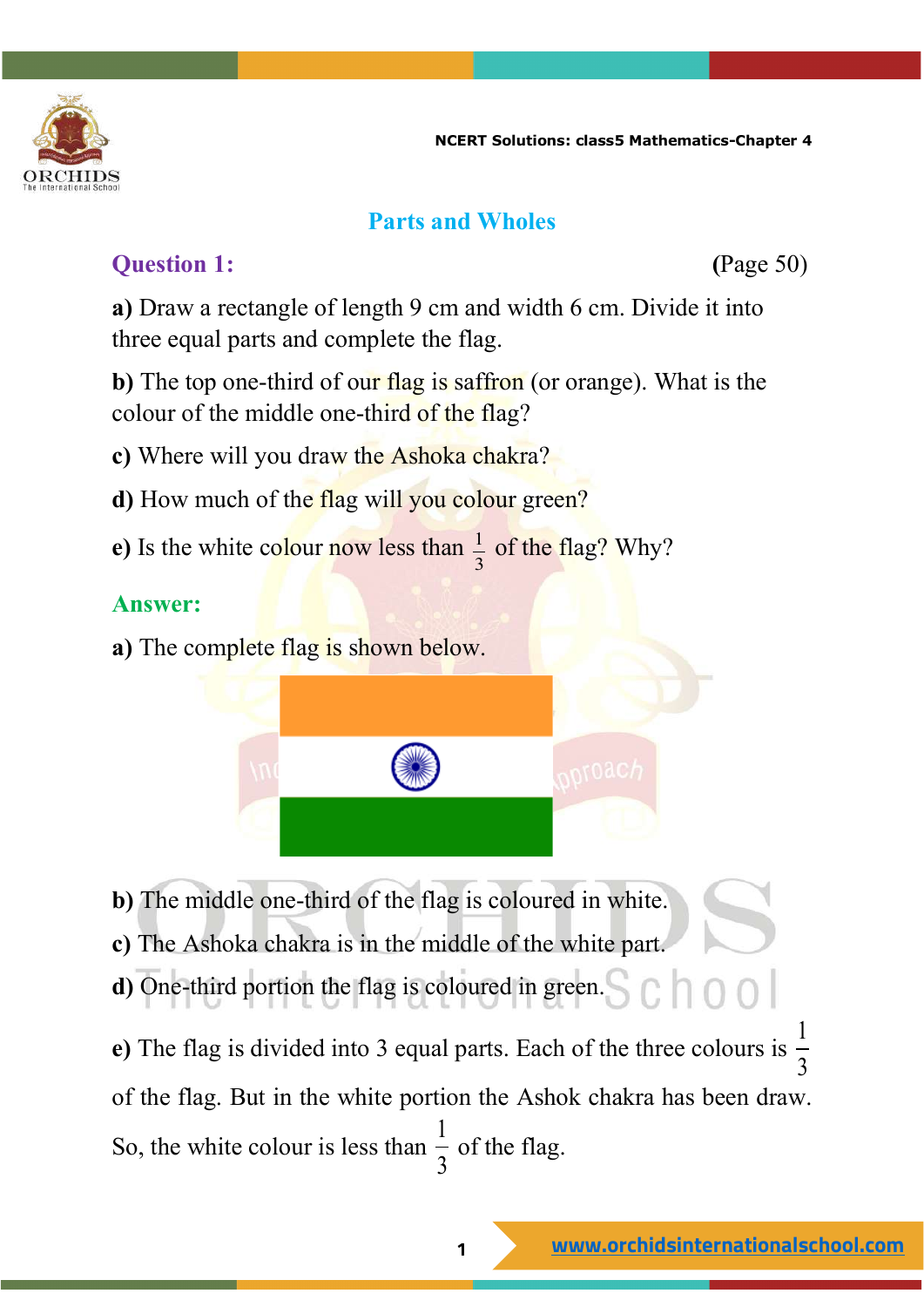

#### **Question 2:**

**a)** Now look at this flag. How much of it is black?



**b**) The green part of the flag can be written as........

**c)** Is red less than one-third of the flag? Why?

## **Answer:**

**a**) The flag is divided into three equal parts. Each part is one-third of the flag. Therefore, the one-third of the flag is black.

**b**) Since each part is one-third of the flag, the green part of the flag is one-third of the flag.

**c)** There is a white emblem in the red coloured portion. Therefore, the red colour is less than one-third of the fag.



**a)** Is blue more than one-fourth of the flag or less?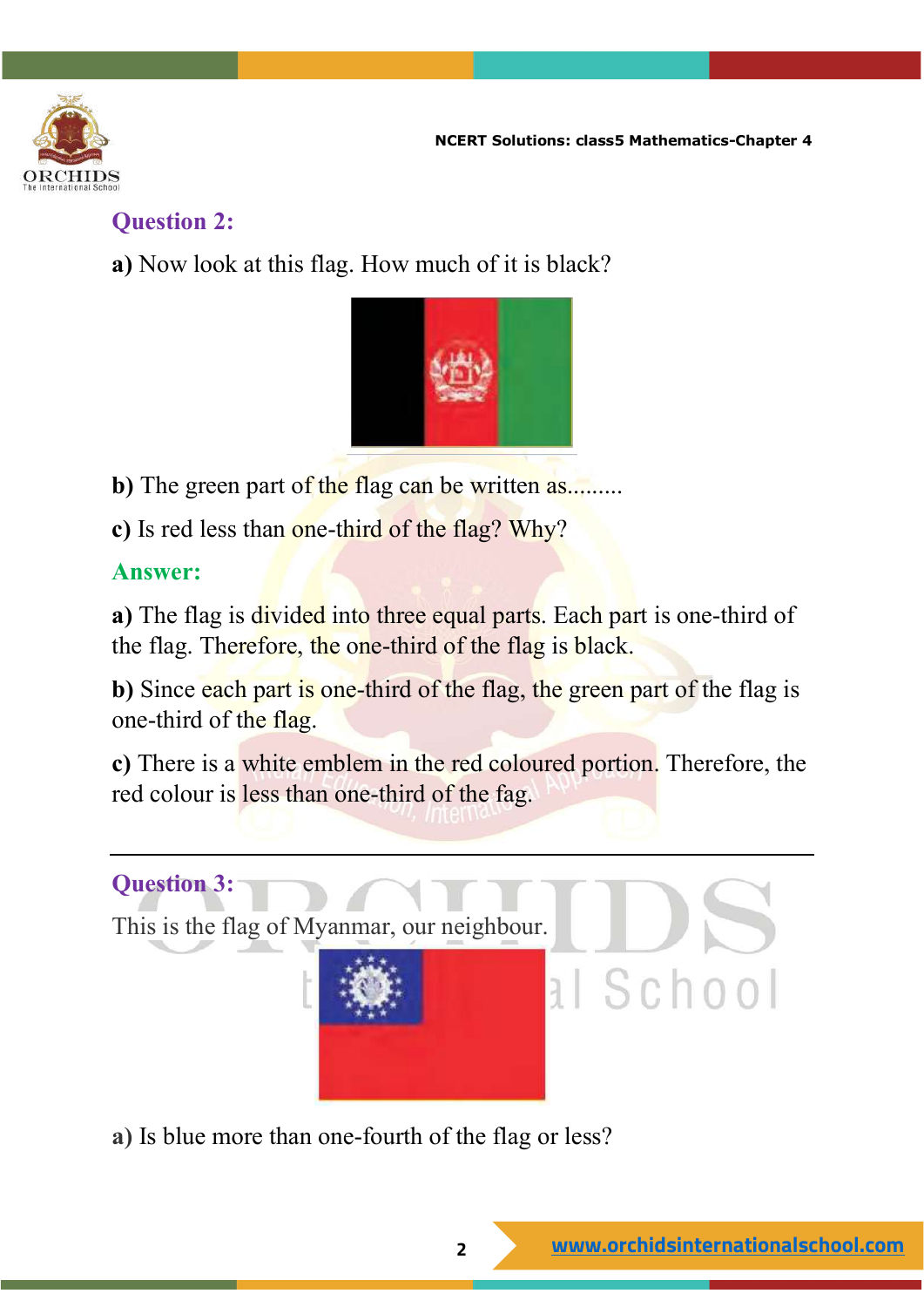

**b**) Guess how much of the flag is red. Is it more than  $\frac{1}{2}$ 2 ? Is it more than three-fourths?

#### **Answer:**

**c)** Observe the given flag, the blue portion is less than one-fourth of the flag.

**d)** The blue portion is less than one-fourth of the flag. Therefore, the red portion of the flag is more than 1 2 , even it is more than threefourths.

# Practice Time

#### **Question 4:** (Page 52)

#### **A) Chocolate bar**

**a)** Manju had a chocolate. She gave one-fourth of it to Raji, one-third to Sugatha and one-sixth to Sheela. She ate the remaining part. How many pieces of chocolate did each get?



**b)** What part of the chocolate did Manju eat?

#### **Answer:**

**a)** The chocolate is divided into 12 equal pieces.

 $0 0 1 1 0 0 1$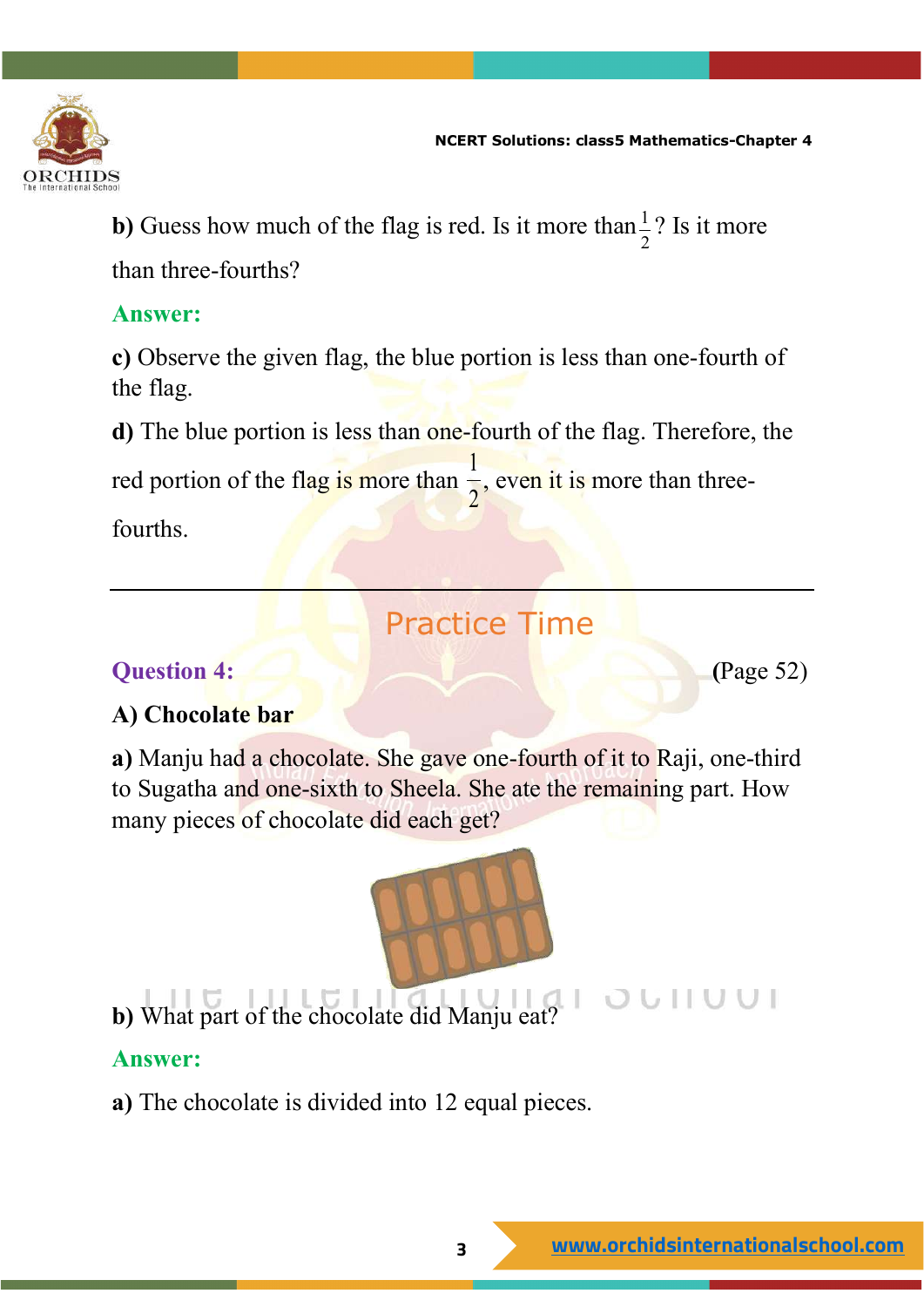

Step 1: Since Raji got one-fourth of the whole chocolate, multiply  $\frac{1}{4}$ 4 by 12 to find the share of Raji.

$$
\frac{1}{4} \times 12 = \frac{12}{4} = 3
$$

Therefore, Raji got 3 pieces of the chocolate.

Step 2: Since Sugandha got one-third of the whole chocolate, multiply 1  $\frac{1}{3}$  by 12 to find the share of Sugandha.

$$
\frac{1}{3} \times 12 = \frac{12}{3} = 4
$$

Therefore, Sugandha got 4 pieces of the chocolate.

Step 3: Since Sheela got one-sixth of the whole chocolate, multiply 1 6

by 12 to find the share of Sheela.<br> $\frac{1}{2} \times 12 = \frac{12}{2} - 2$ 

$$
\frac{1}{6} \times 12 = \frac{12}{6} = 2
$$

Therefore, Sheela got 2 pieces of the chocolate.

Step 4: Since Manju ate the remaining part, add the shares of each of her friends and then subtract the result from 12 to find the share of ternational School Manju.  $4 + 3 + 2 = 9$ 

$$
12-9=3
$$

Therefore, Manju got 3 pieces of the chocolate.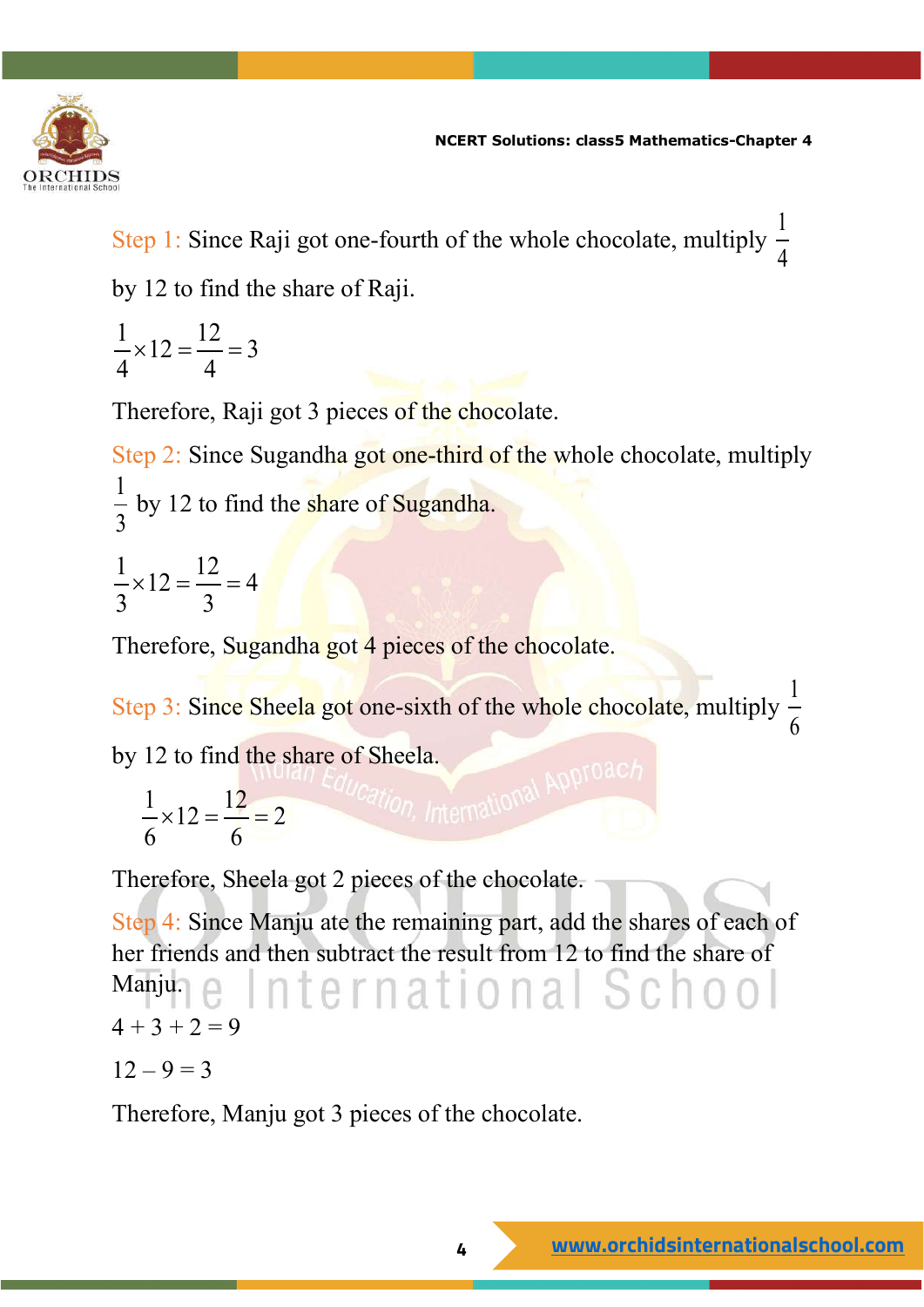

**b)** Since Manju got 3 pieces out of 12 pieces of the chocolate, divide 3 by 12 to find the portion of the whole chocolate that Manju ate.

$$
\frac{3}{12} = \frac{1}{4}
$$

Therefore, Manju got one-fourth of the chocolate.

# **Question 5:**

**B) Colour the hats**



**a)** Colour 1 3 of the hats red. Colour three-fifth hats blue.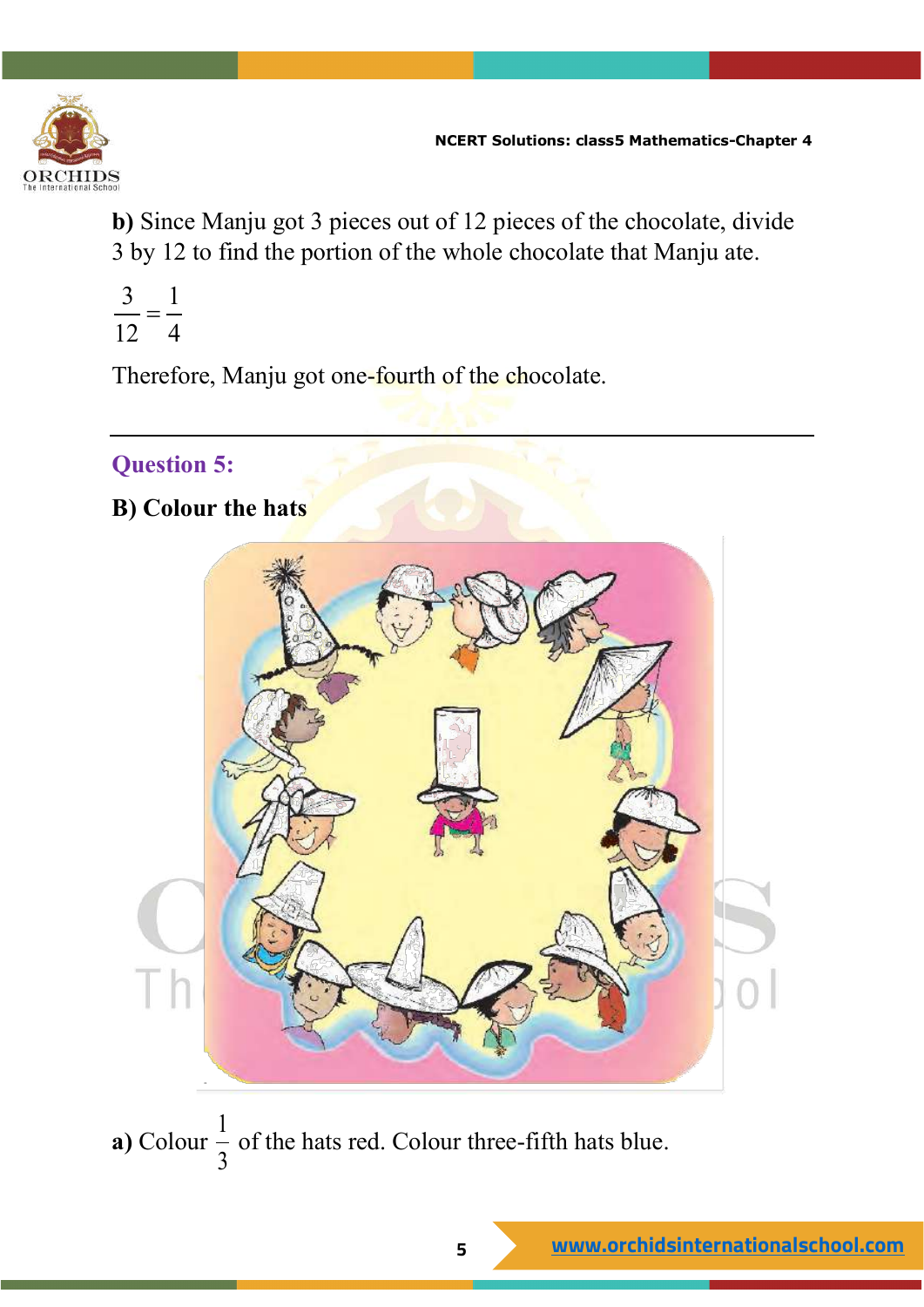

- **b)** How many hats did you colour red?
- **c)** How many hats did you colour blue?
- **d)** What part of the hats are not coloured?

#### **Answer:**

**a)** There are 15 hats in the given picture. Therefore,

1 3 of  $15 = \frac{1}{2} \times 15 = 5$ 3  $\times 15 =$ 

Three-fifth of  $15 = \frac{3}{5} \times 15 = \frac{3 \times 15}{5} = 9$ 5 5  $=\frac{3\times15}{1}$ 

So, colour 5 hats in red, and 9 hats in blue



- **b)** Five hats are coloured in red.
- **c)** Nine hats are coloured in blue.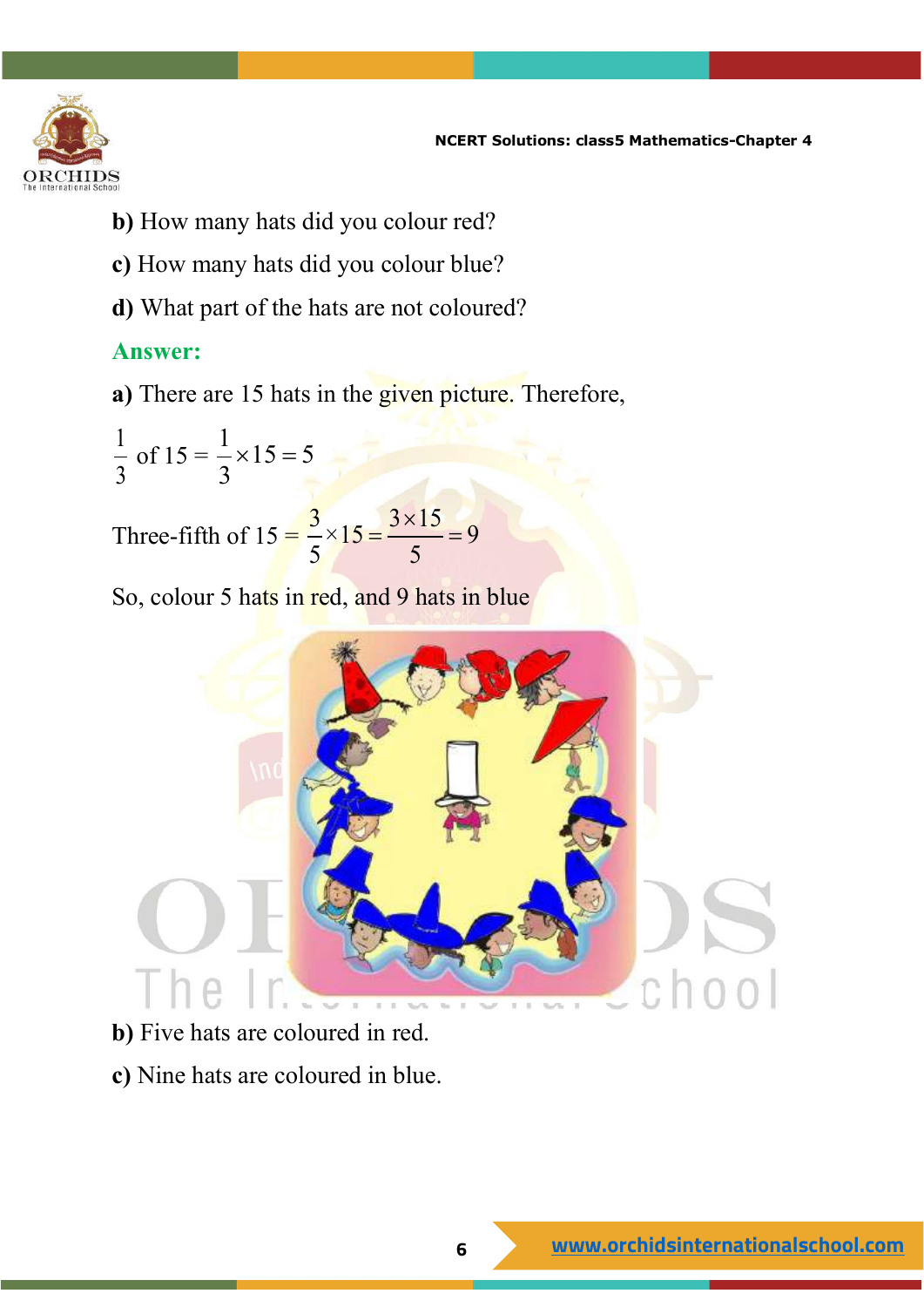

**d)** One out of fifteen hats is not coloured. Therefore, 1 15 hats are not coloured.

# Patterns in Parts

## **Question 6:** (Page 57)

Make different patterns by colouring some squares in the grids B, C, D. What part of the grid did you colour? What part of the grid remained white? Write.

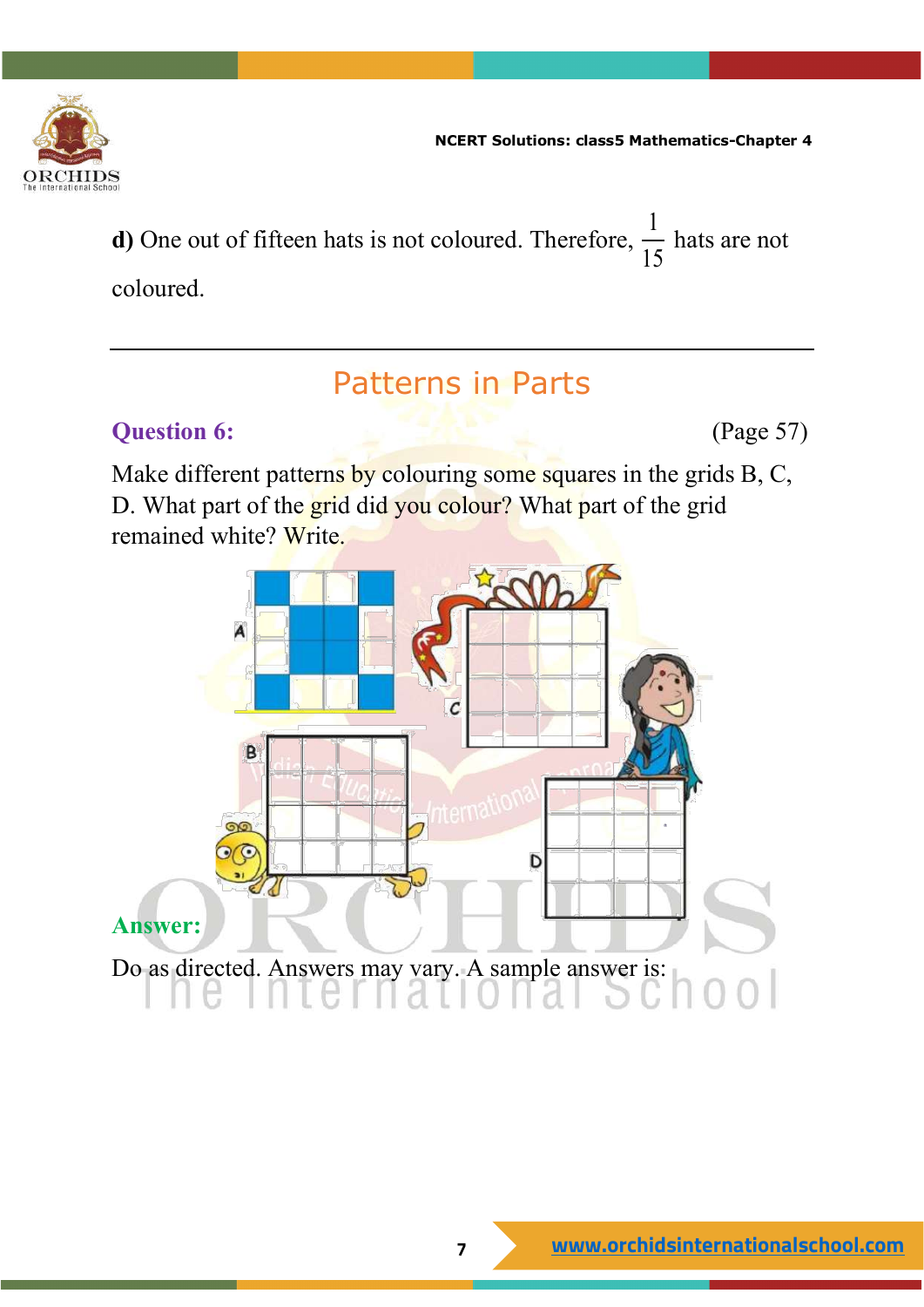



## **Question 7:**

Look at grid A again. Is the grid coloured:

a) 
$$
\frac{1}{2}
$$
 Blue,  $\frac{1}{2}$  white?  
\nb)  $\frac{2}{4}$  Blue,  $\frac{2}{4}$  white?  
\nc)  $\frac{3}{8}$  Blue,  $\frac{3}{8}$  white?  
\nd)  $\frac{4}{8}$  Blue,  $\frac{4}{8}$  white?  
\ne)  $\frac{4}{8}$  white?  
\nf)  $\frac{4}{8}$  white?  
\nf)  $\frac{4}{8}$  white?  
\n**1** 0 1 3 5 0 0 1

Mark  $(\star)$  on the wrong answer.

#### **Answer:**

Observe the grid A, it is coloured 
$$
\frac{8}{16}
$$
 blue, and  $\frac{8}{16}$  white.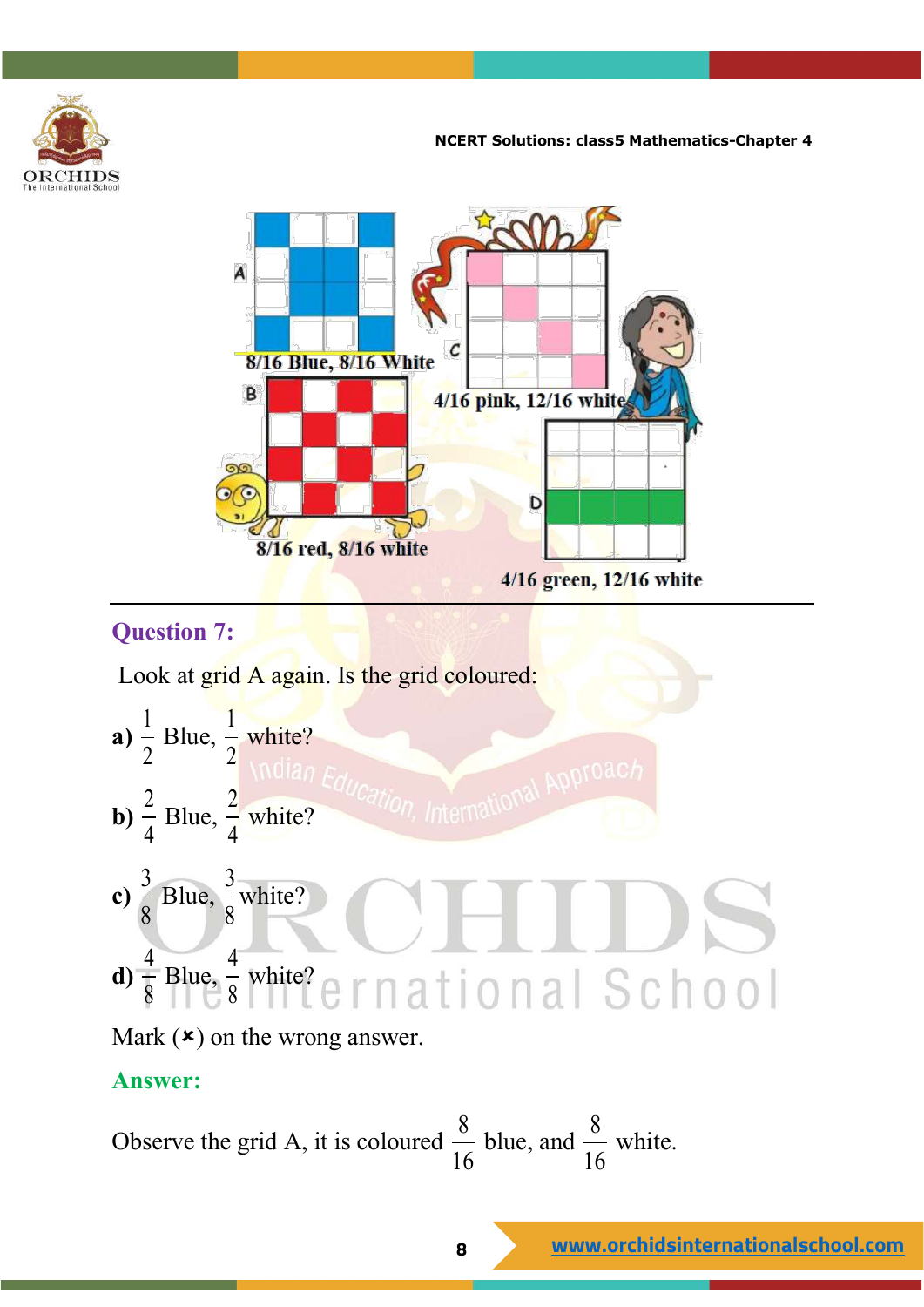

Express 8  $\frac{0}{16}$  as equivalent fractions by dividing the numerator and

denominator with the same number.

 $8 \div 8 = 1$  $\frac{8}{16} = \frac{8 \div 8}{16 \div 8} = \frac{1}{2}$  $8 \div 4 = 2$  $\frac{8}{16} = \frac{8 \div 4}{16 \div 4} = \frac{2}{4}$  $8 \div 2 \div 4 \times 3$ 16  $16 \div 2 \quad 8 \quad 8$ ÷  $=\frac{0.2}{16.2}=\frac{1}{2}\neq$ ÷

Therefore, the correct answer is:

c) 
$$
\frac{3}{8}
$$
 Blue,  $\frac{3}{8}$  white? **x**

# **Question 8:**

Draw grids of 16 squares and make patterns with

a) 
$$
\frac{2}{8}
$$
 red,  $\frac{1}{2}$  yellow,  $\frac{1}{4}$  green  
b)  $\frac{3}{16}$  blue,  $\frac{5}{16}$  red,  $\frac{1}{2}$  green  
Answer:

**a)** Find the number of squares to be coloured in red, yellow, and green.

Number of red-coloured squares = 
$$
\frac{2}{8} \times 16 = 4
$$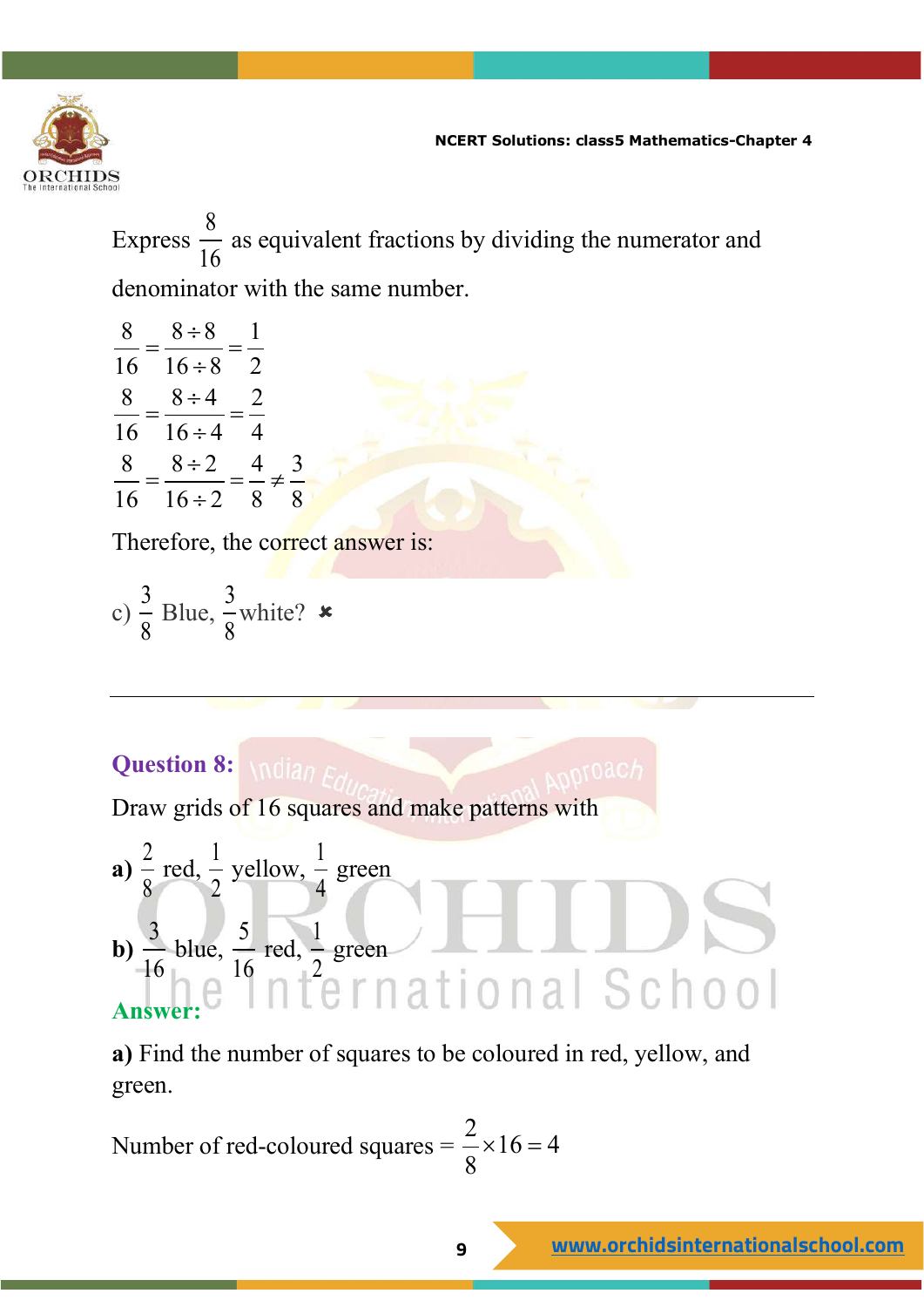

Number of yellow-coloured squares = 
$$
\frac{1}{2} \times 16 = 8
$$

Number of green-coloured squares =  $\frac{1}{4} \times 16 = 4$ 4  $\times 16 =$ 

Therefore, draw a grid of 16 squares and colour 4 squares in the red, 8 squares in the yellow, and 4 squares in the green.



**b**) Find the number of squares to be coloured in blue, red, and green.

Number of blue-coloured squares =  $\frac{3}{16} \times 16 = 3$ 16  $\times 16=$ 

Number of red-coloured squares =  $\frac{5}{16} \times 16 = 5$ 16  $\times 16 =$ 

Number of green-coloured squares =  $\frac{1}{2} \times 16 = 8$ 2  $\times 16 =$ 

Therefore, draw a grid of 16 squares and colour 3 squares in the blue, 5 squares in the red, and 8 squares in the green.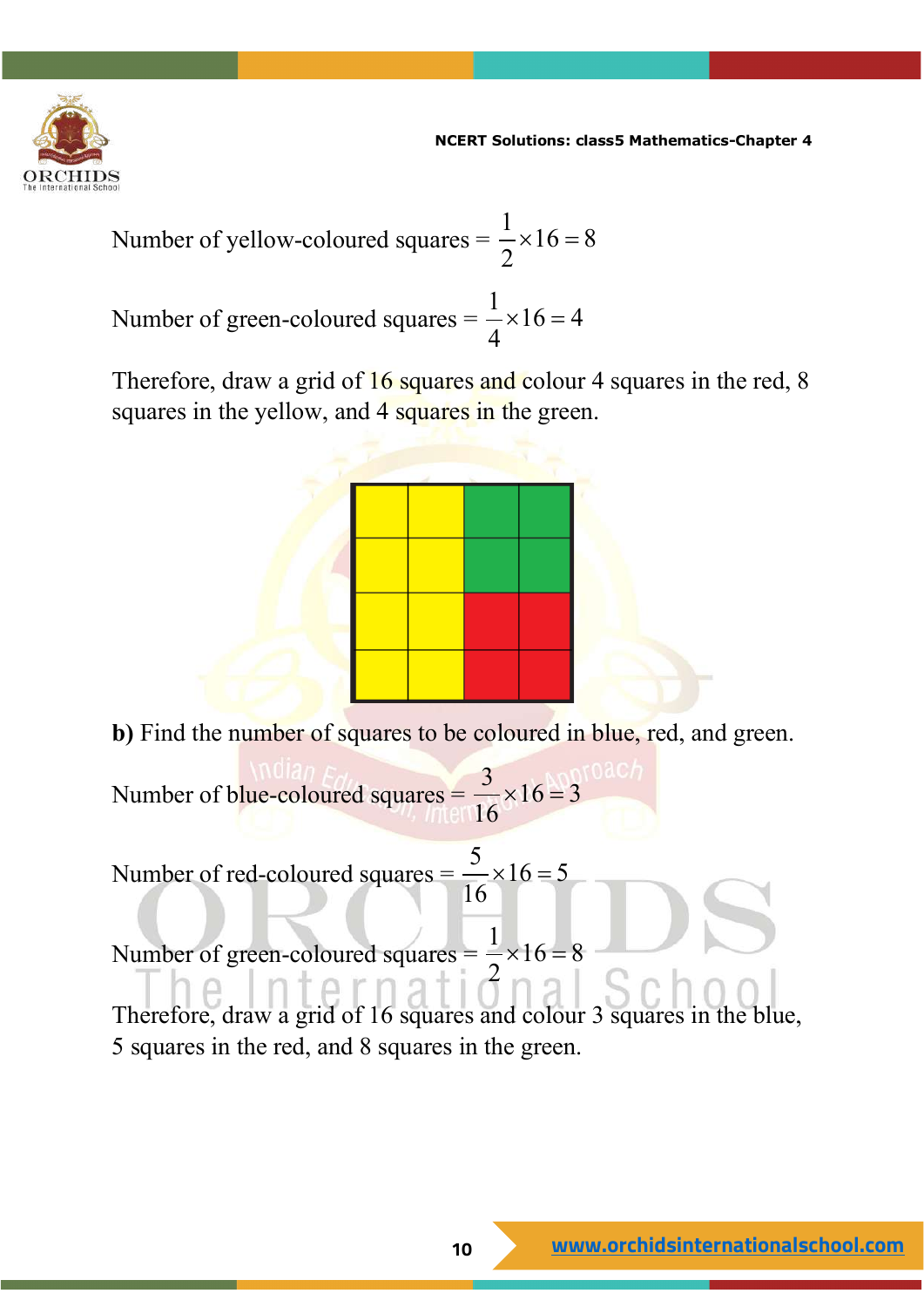



# Ramu's vegetable field

### **Question 9:** (Page 58)

Ramu's vegetable field has 9 equal parts. What vegetables does he grow?

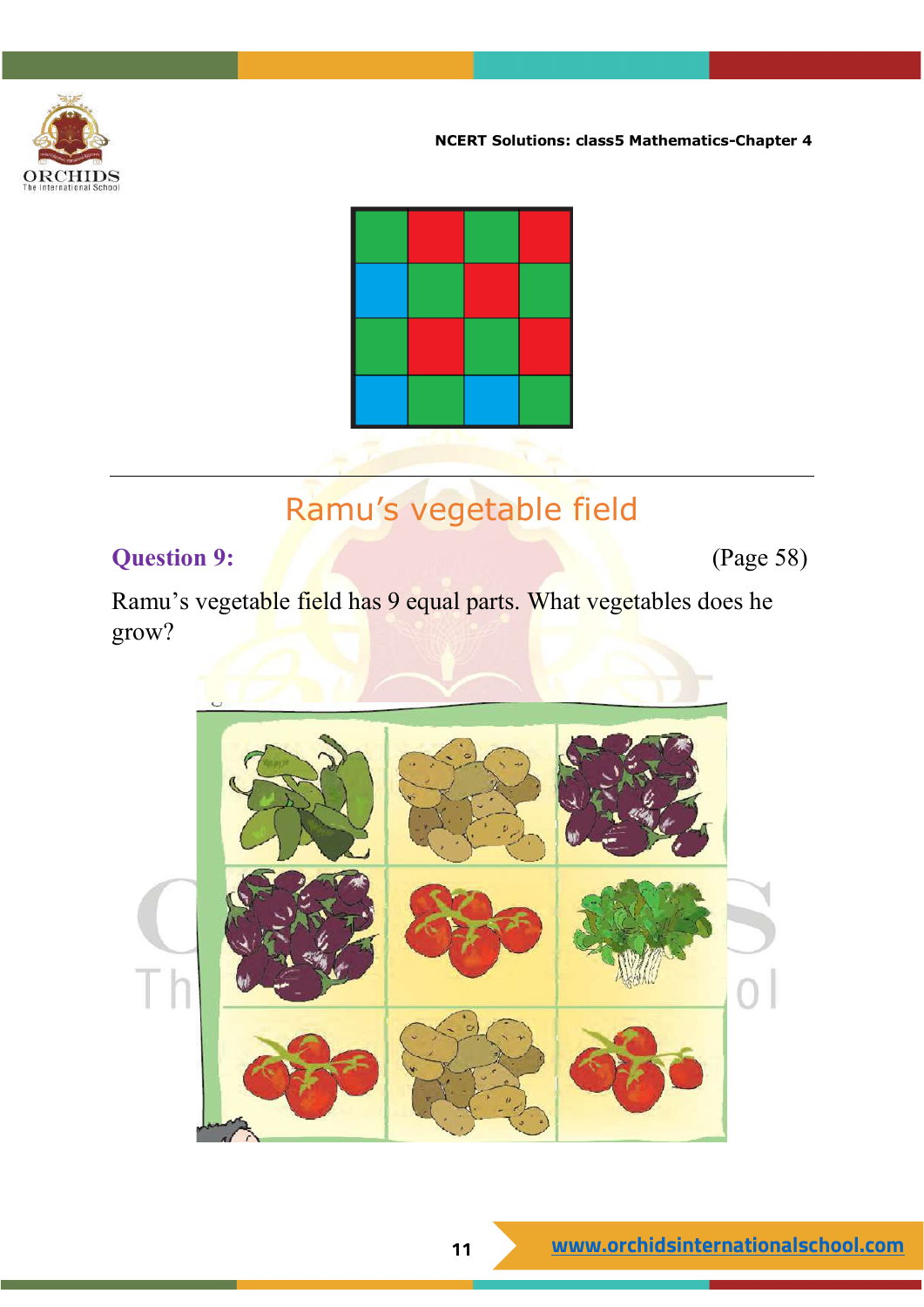

1) Which vegetable grows in the biggest part of his field? What part?

2) On what part of the field does he grow potatoes?

3) What part of the field is used to grow spinach? What part is used for brinjals?

4) Now you write some questions by looking at this picture.

#### **Answer:**

Observe the given picture. Ramu grows chillies, brinjals, tomatoes, spinach, and potatoes.

**1)** Observe the given picture. Out of 9 parts, tomatoes are in 3 parts. That is

$$
\frac{3}{9} = \frac{1}{3}
$$

Therefore, Ramu grows tomatoes in the biggest part of his field. That is one-third of the field.

**2)** The potatoes are in 2 out of 9 parts. That is 2 9 of the field.

Therefore, he grows potatoes in the two-ninth part of the field.

**3)** Spinach is in 1 out of 9 parts. Therefore, he grows spinach in the one-ninth part of the field.

Brinjals are in 2 out of 9 parts. Therefore, he grows brinjals in the two-ninth part of the field.

**4)** Do it by yourself. Answers may vary. A sample question is:

Which vegetable grows in the smallest part of his field? What part?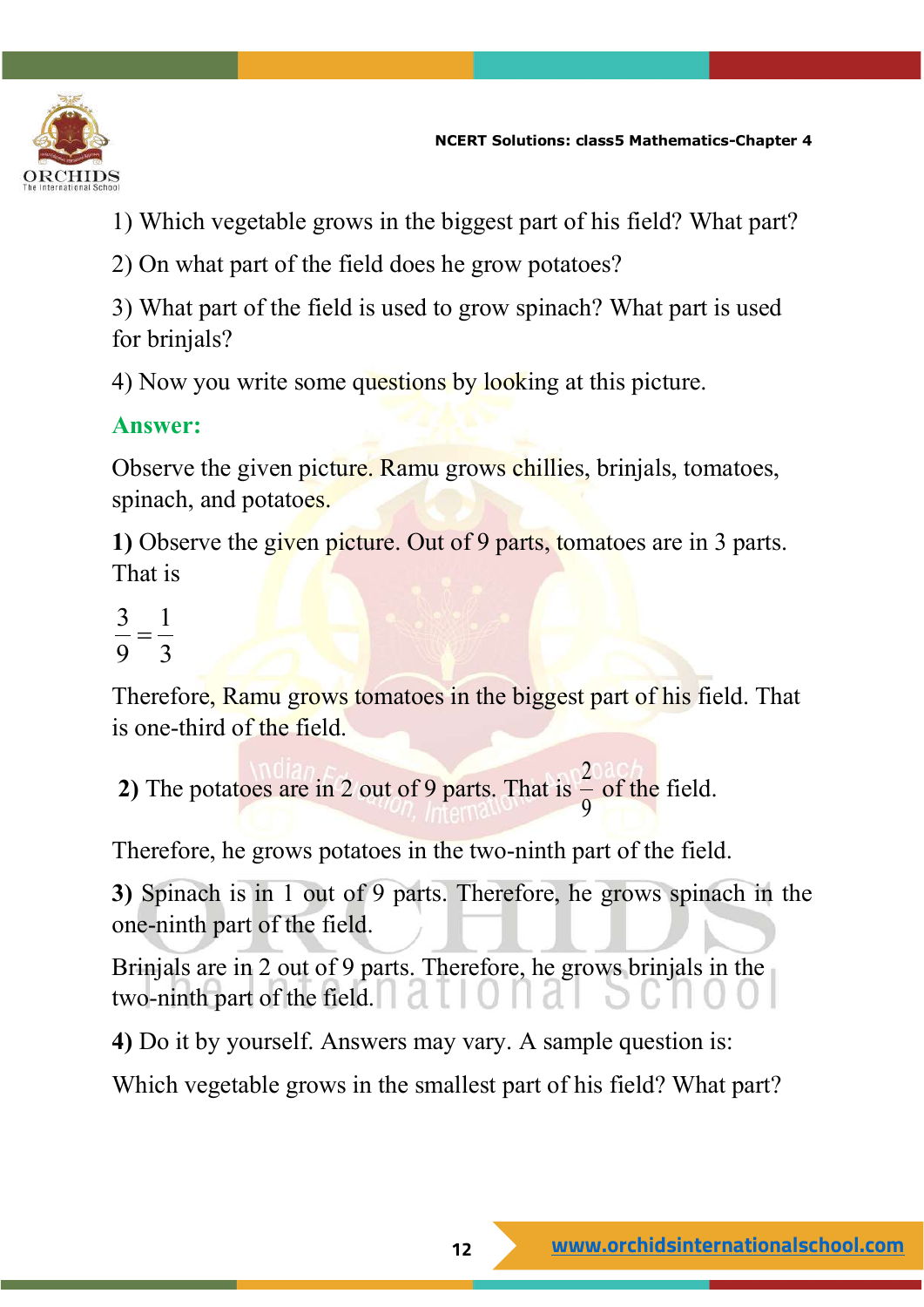

#### **Question 10:**

Ramu wanted to give these vegetables to his friends. He gave Aboobacker one-fifth of these tomatoes and  $3$  of the potatoes. Srija got 1 2 5 of the tomatoes and 6 of the potatoes. Nancy got the rest of these 3 vegetables. Circle Aboobacker's share in blue. Circle Srija's share in yellow.



How many potatoes and tomatoes did Nancy get?

## **Answer:**

There are 18 potatoes and 20 tomatoes in the given picture. See the given figure.

Step 1: Find the Aboobacker's share as:

One-fifth of the tomates 
$$
=\frac{1}{5} \times 20 = \frac{20}{5} = 4
$$
 tomates.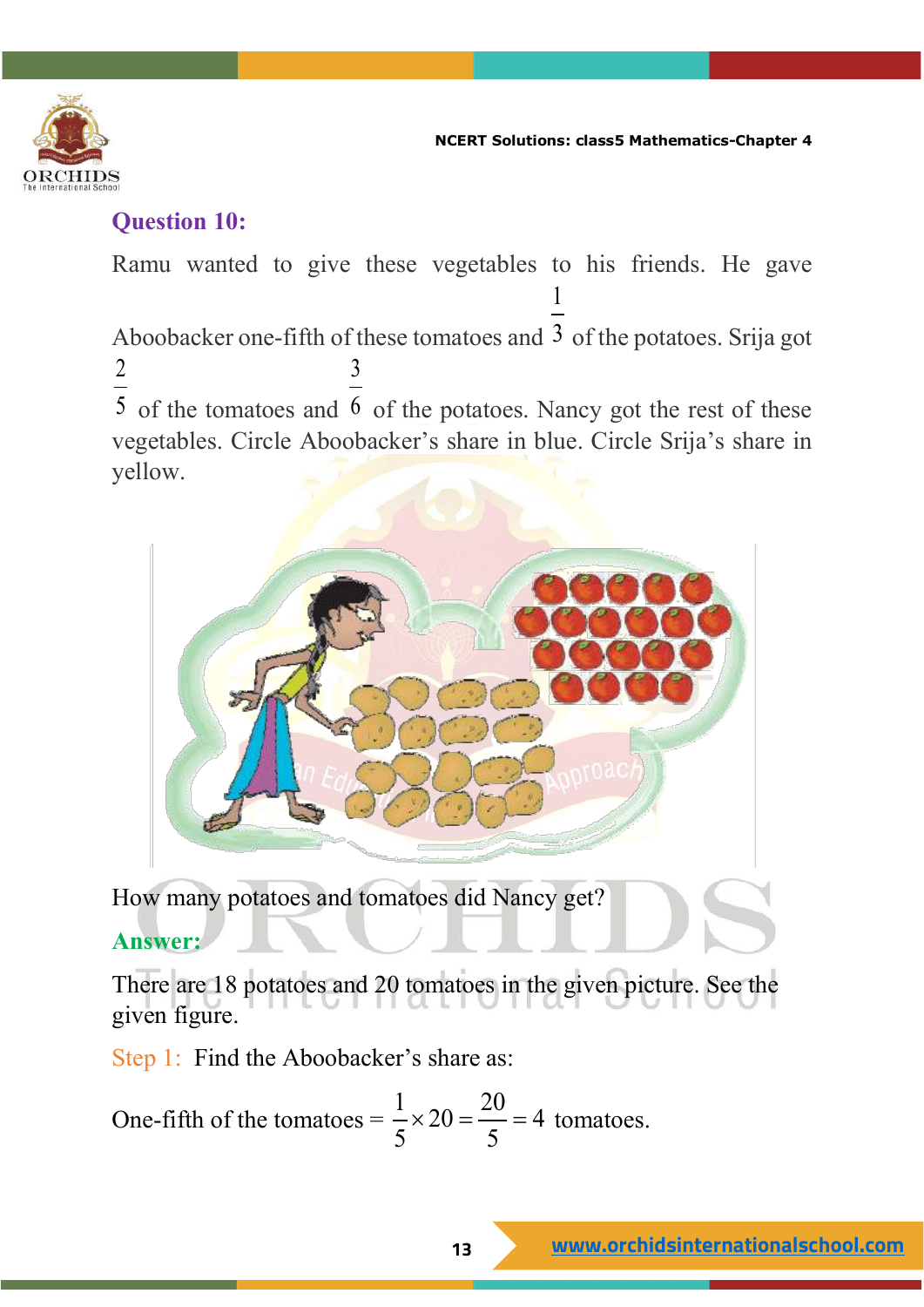

$$
\frac{1}{3} \text{ of the potatoes} = \frac{1}{3} \times 18 = \frac{18}{3} = 6 \text{ potatoes.}
$$
  
Step 2: Find Srija's share as:  

$$
\frac{2}{5} \text{ of the tomates} = \frac{2}{5} \times 20 = \frac{2 \times 20}{5} = 8 \text{ tomatoes.}
$$

$$
\frac{3}{6} \text{ of the potatoes} = \frac{3}{6} \times 18 = \frac{3 \times 18}{6} = 9 \text{ potatoes.}
$$

Now, circle Aboobacker's share in blue, and Srija's share in yellow.



Since Nancy got the rest of the vegetables, count the vegetables that are not circled to find the share of Nacy.

Therefore, Nancy got 3 potatoes and 8 tomatoes.

# The International School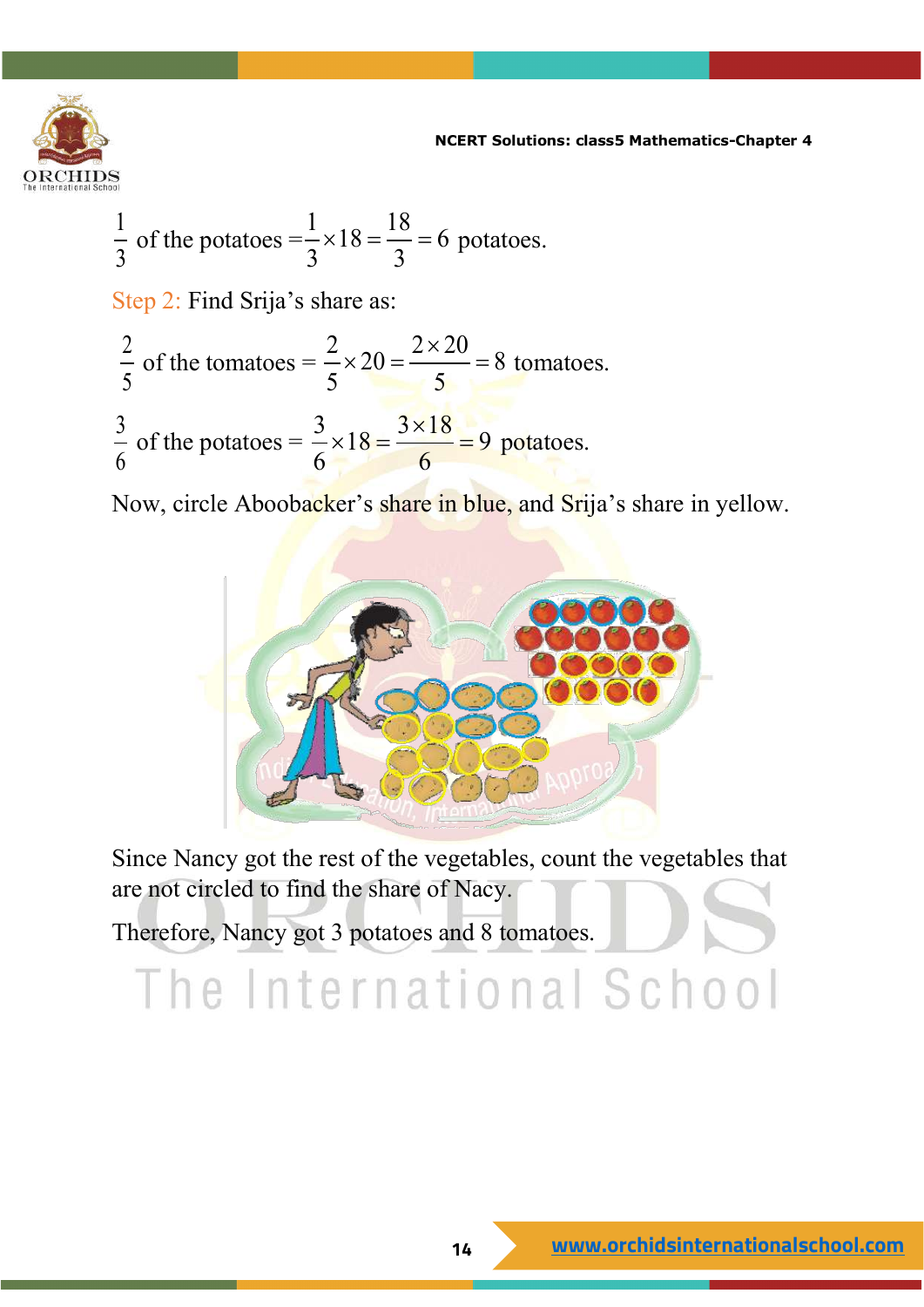

# Guess and Check

#### **Question 11:** (Page 61)

What part of each shape is coloured? First guess the answer, then check.



**2)** One-sixth of the shape is coloured.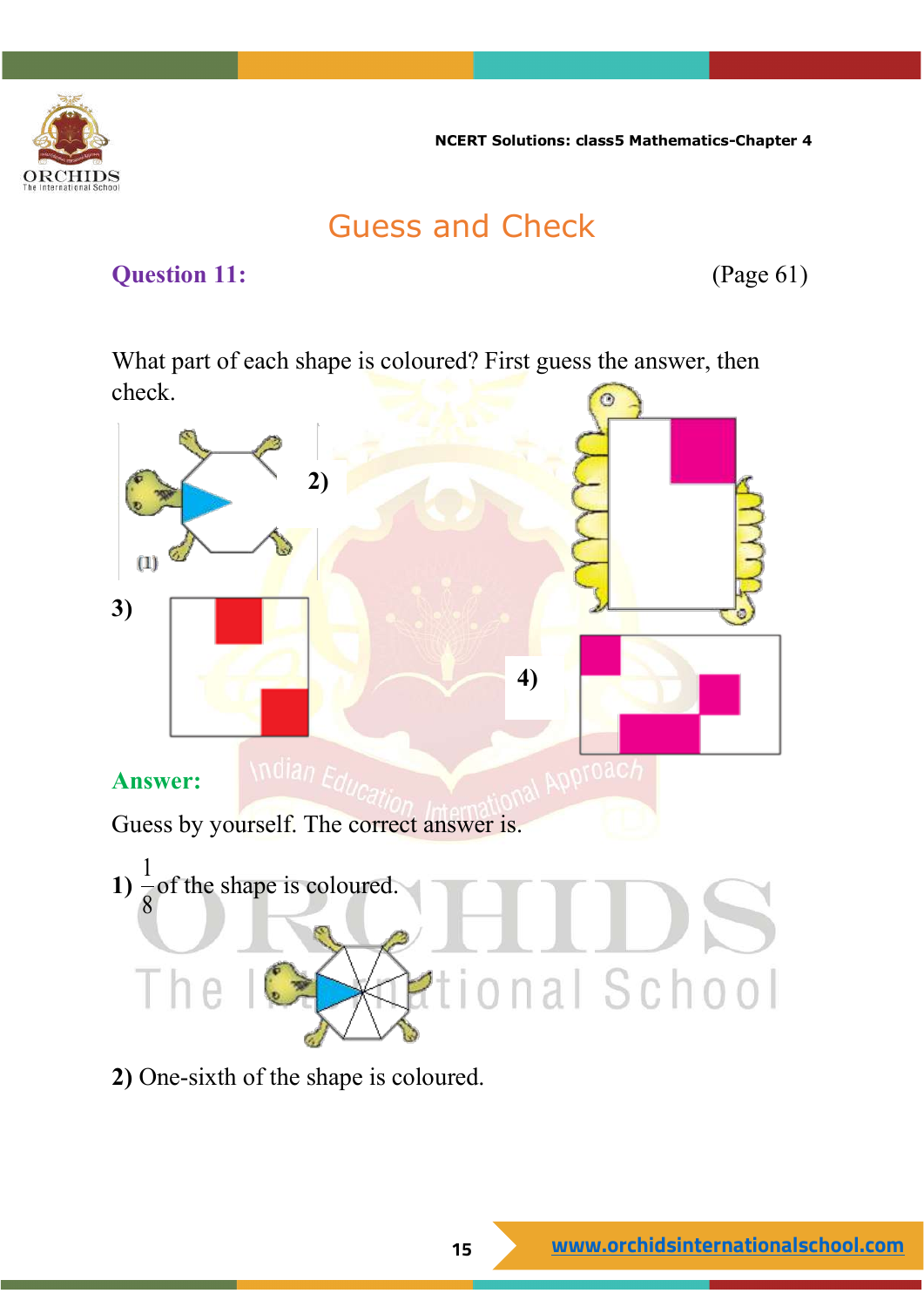



Complete these: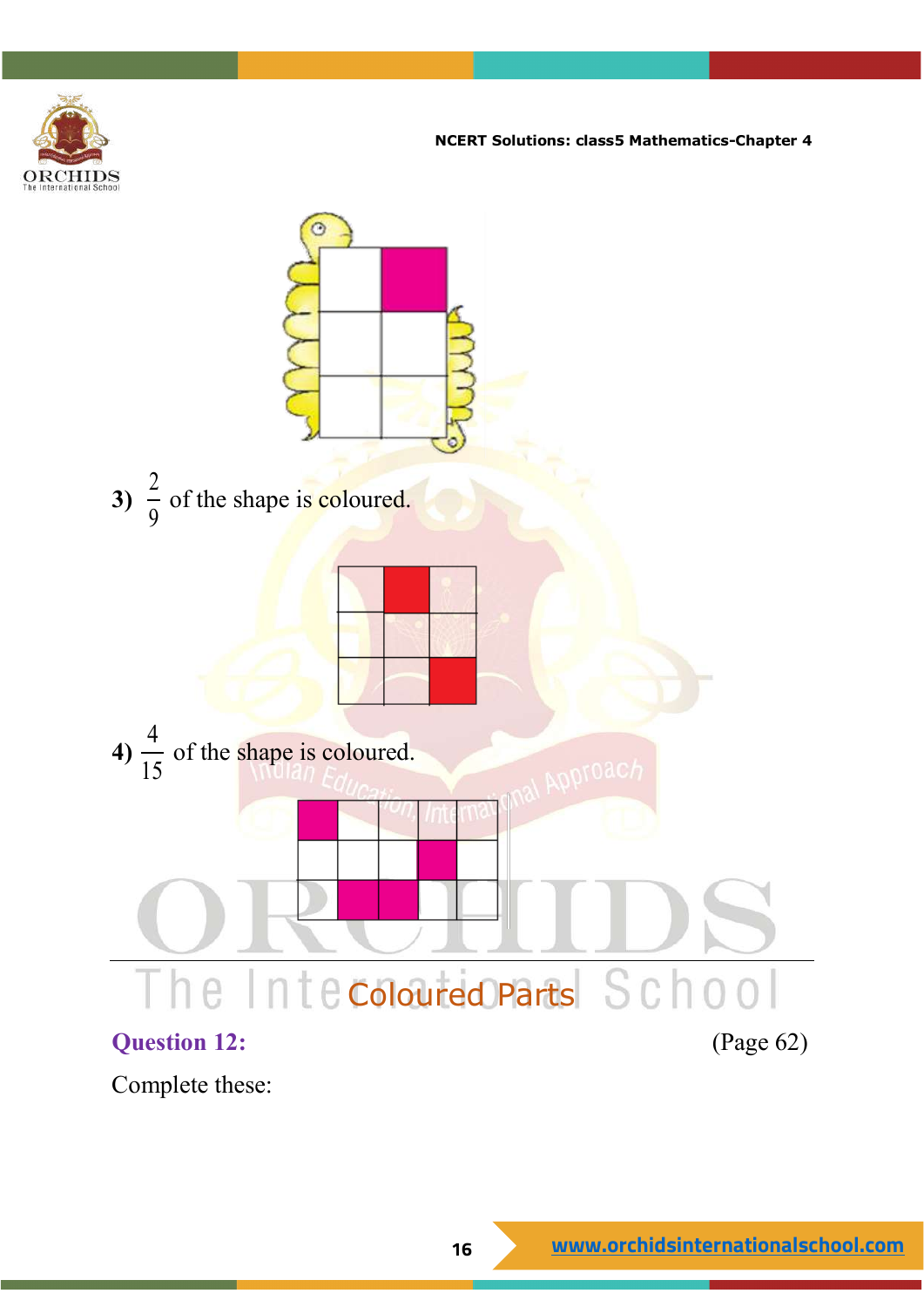



This circle is divided into two equal parts. Out of .............. equal parts one part is coloured blue.

**2)**

**1)**

Here the circle is divided into................. equal parts. Out of .............. equal parts, ................ parts are coloured blue.

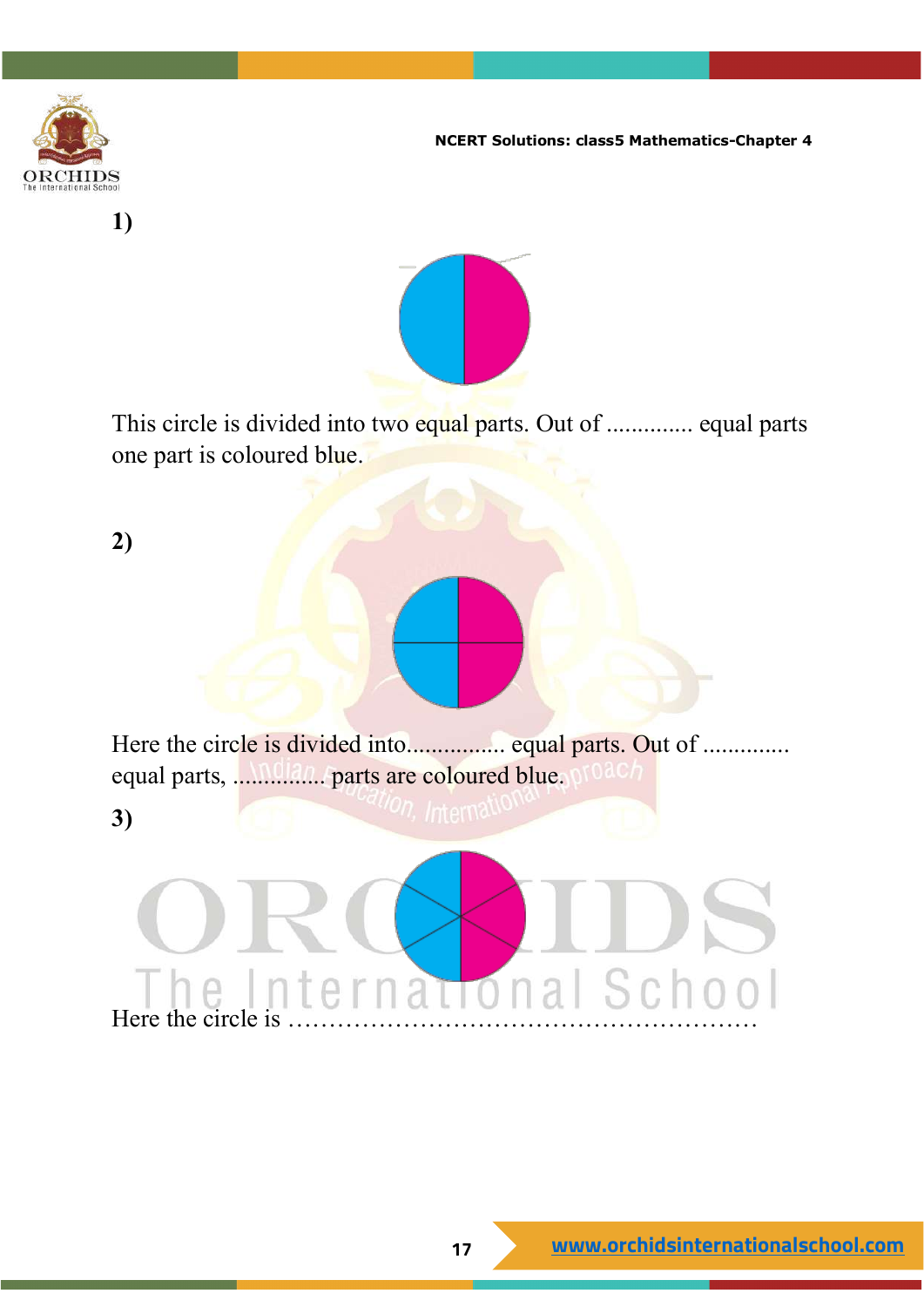





Here the circle is  $\dots$ 

#### **Answer:**

**1)** This circle is divided into two equal parts. Out of two equal parts one part is coloured blue.

**2)** Here the circle is divided into four equal parts. Out of four equal parts, two parts are coloured blue.

**3)** Here the circle is divided into six equal parts. Out of six equal parts, three parts are coloured blue.

**4)** Here the circle is divided into eight equal parts. Out of eight equal parts, four parts are coloured blue.

Therefore, 1 2 = 2 4 = 3 6 = 4 8

**Question 13:**  $n \neq p$   $n \neq 1$   $n \neq 0$   $n \neq 1$   $S$   $C$   $n$  (Page 63)

Cutting the Halwa



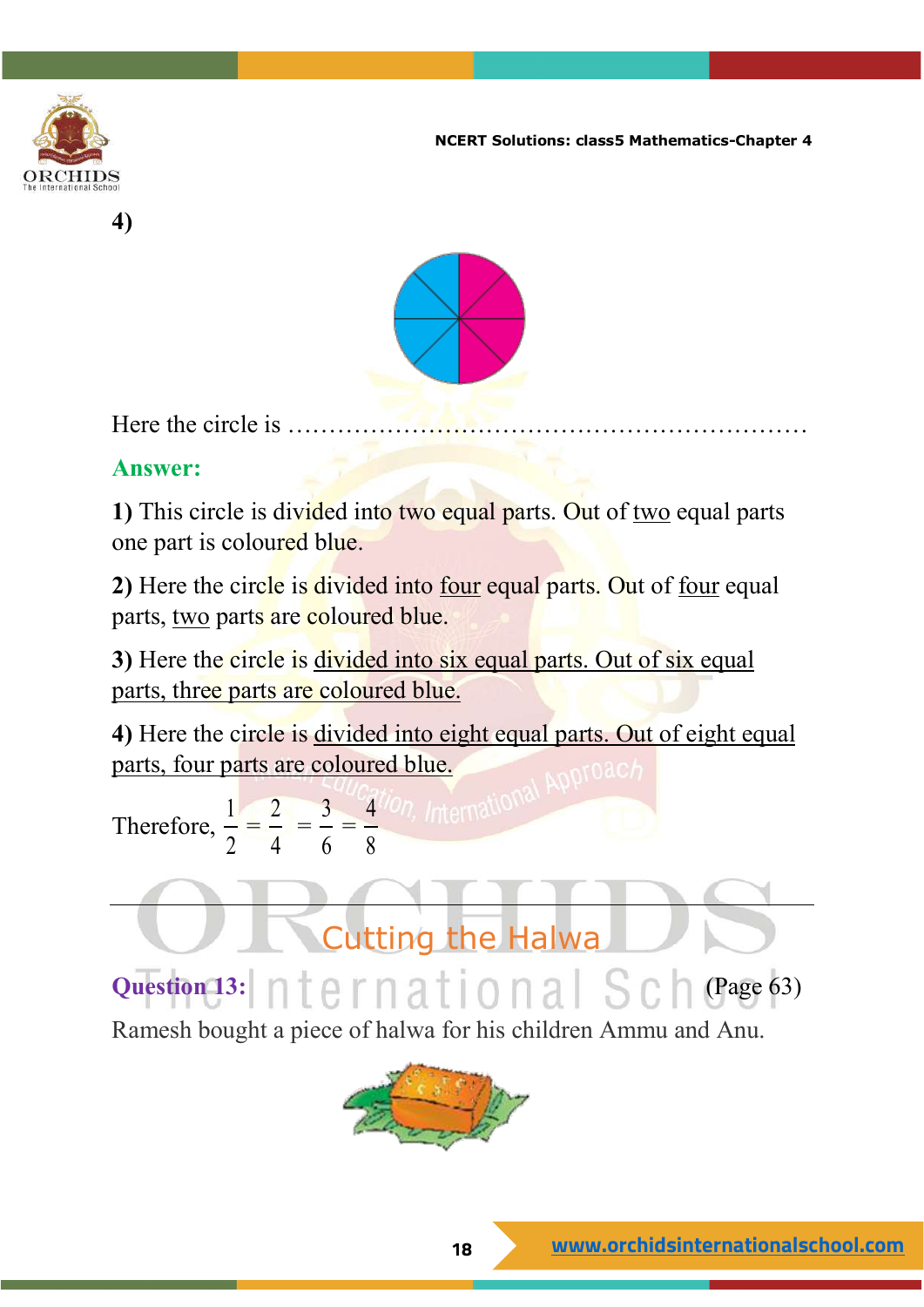

He divided it equally for them.

**a**) Each will get part of halwa.



**b)** "This piece is too big. We can't eat it", they said. So he divided the pieces into half again. Now how many pieces will Ammu get?

What part of the halwa is it?



**c)** "Make it even smaller, Dad" they asked. So he again cut the halwa into smaller pieces. "Ok, thank you, Dad."

 Now how many pieces will each get? Now how many pieces will each get?<br> **d**) What part of the halwa is each piece now?

**e)** If Ramesh had cut the halwa into 6 equal parts how many pieces each have got? Look at your answers and write:

 $\frac{1}{2}$  = \_\_\_ = \_\_\_ = \_\_\_ = \_\_\_ = \_\_\_ = \_\_\_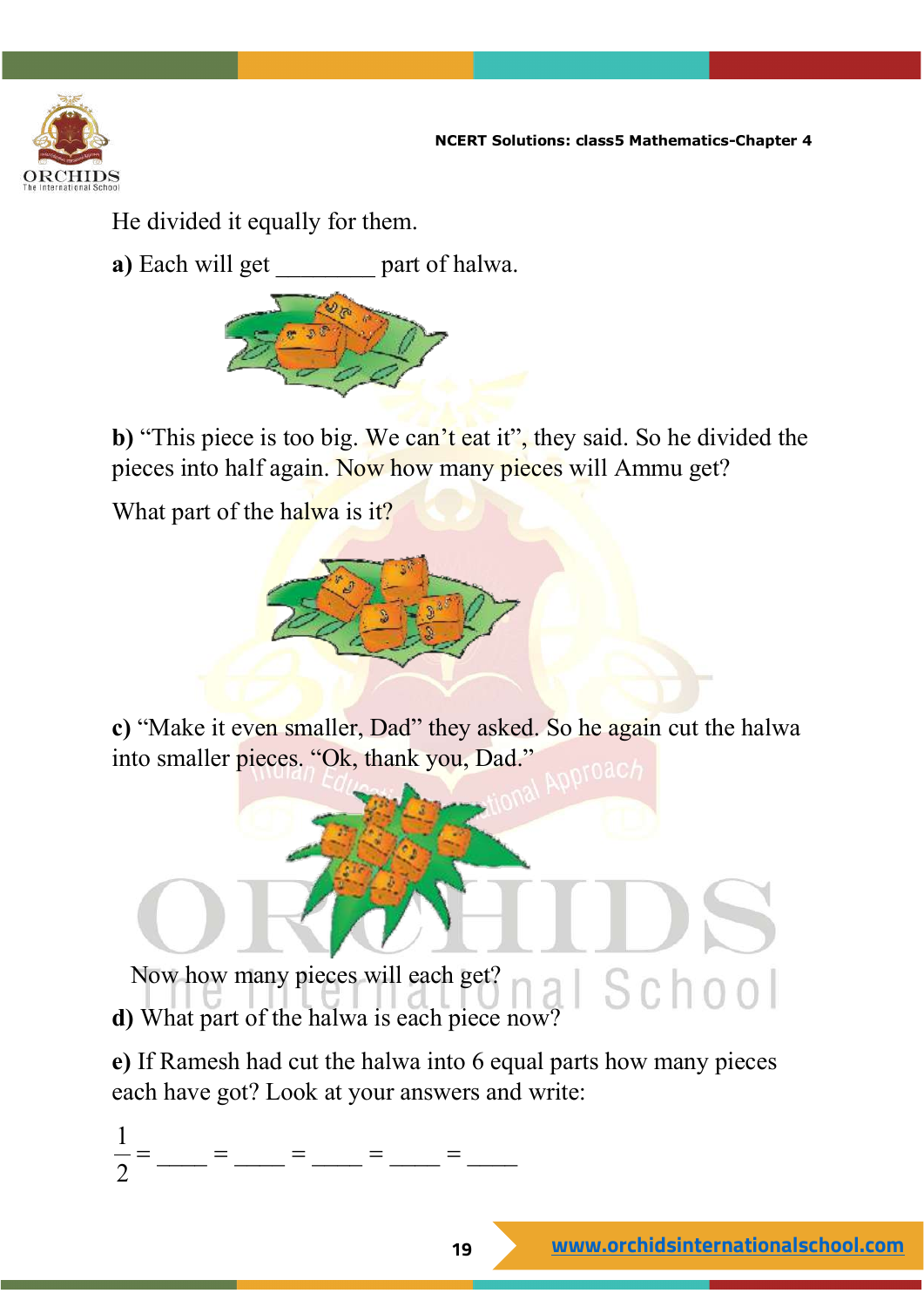

#### **Answer:**

**a)** Each will receive 1 2 part of halwa.

**b)** Since the halwa is divided into four equal pieces, Ammu will get two pieces.

Since Amu will get 2 out of four pieces, it is 2 4 of the halwa.

**c**) Since the halwa is divided into eight equal pieces, each one will get 4 pieces.

**d**) Since the halwa is divided into eight equal pieces, each piece is 1 8

of the halwa.

**e)** If the halwa is divided into six equal pieces, then each one will get three pieces.

1 2 4 3 8 16  $\frac{1}{2} = \frac{2}{4} = \frac{1}{8} = \frac{5}{6} = \frac{6}{16} = \frac{16}{32}$ 



**a)** Look at the picture. Write what part of the strip is each green piece. Write the part for a piece of each colour.

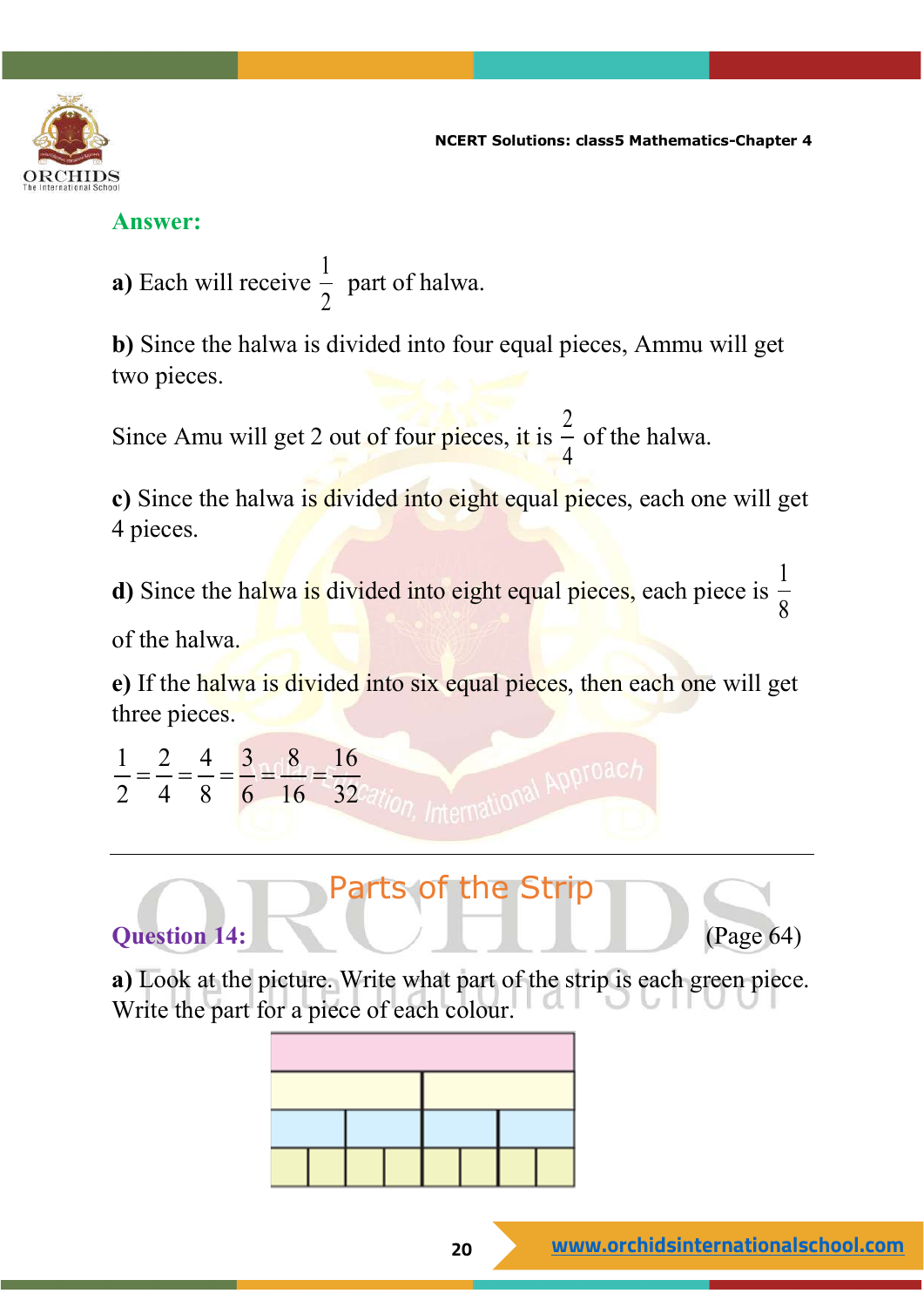

**b)** How many one-fourths will make a half?

2

**c)** How many 1 8 will make 1 4 ? **d)** How many 1 are in 1 ?

8

#### **Answer:**

**a)** The green strip is divided into 4 equal parts. Therefore, each part is 1 4 of the whole green strip.

Part of a piece of each colour is shown below.



**b)** There are two one-fourths in one half.



# Patterns

## **Question 15:**

Look at the square.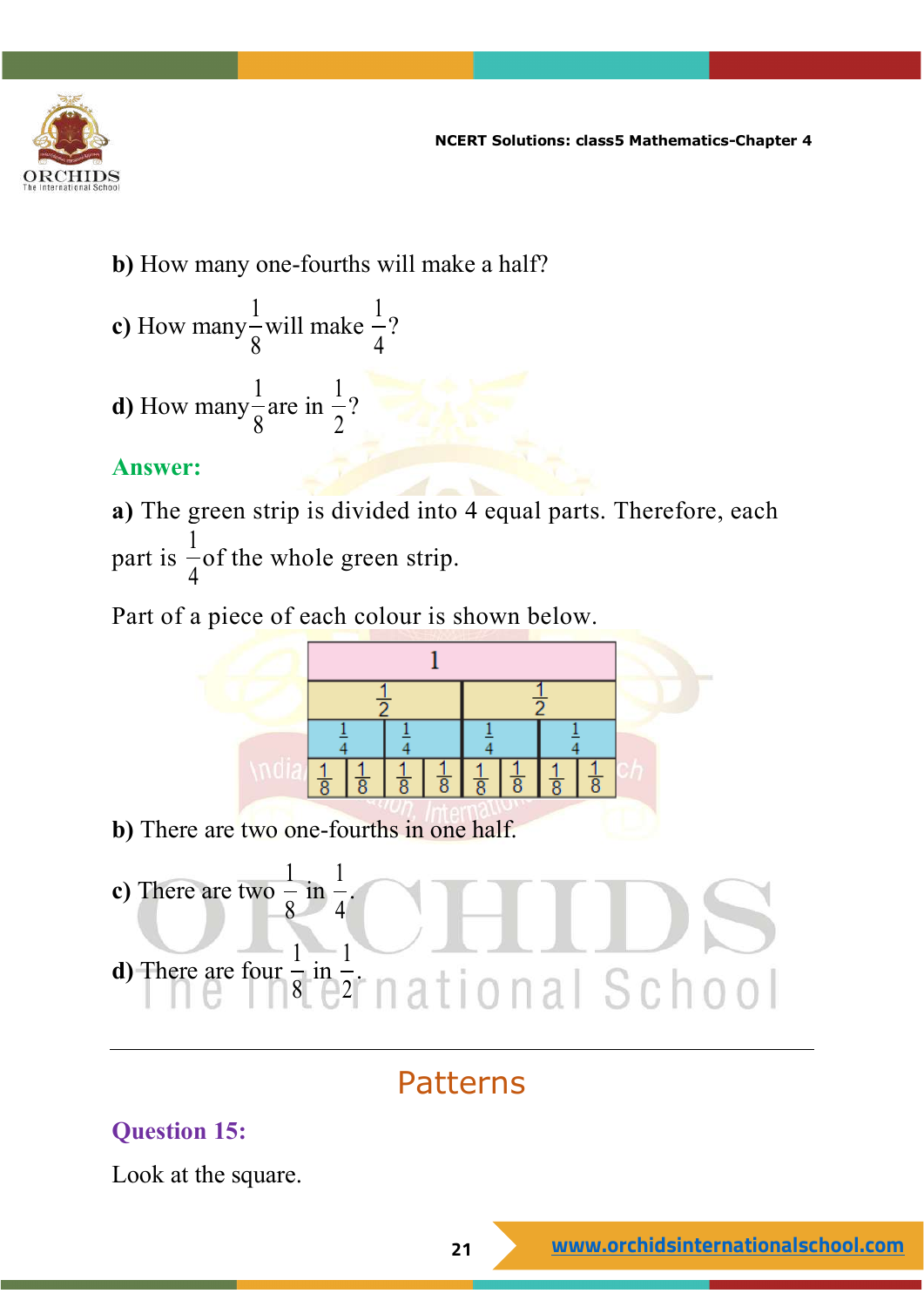



- **a)** What part is coloured blue?
- **b**) What part is green?

#### **Answer:**

**a**) We can divide the given square in 16 equal squares as shown below.



Two out of 16 squares are coloured blue.

Therefore,

2 16 or 1  $\frac{1}{8}$  part is coloured blue.

**b)** One out of the sixteen squares is coloured green. Therefore,

1  $\frac{1}{16}$  part is coloured green.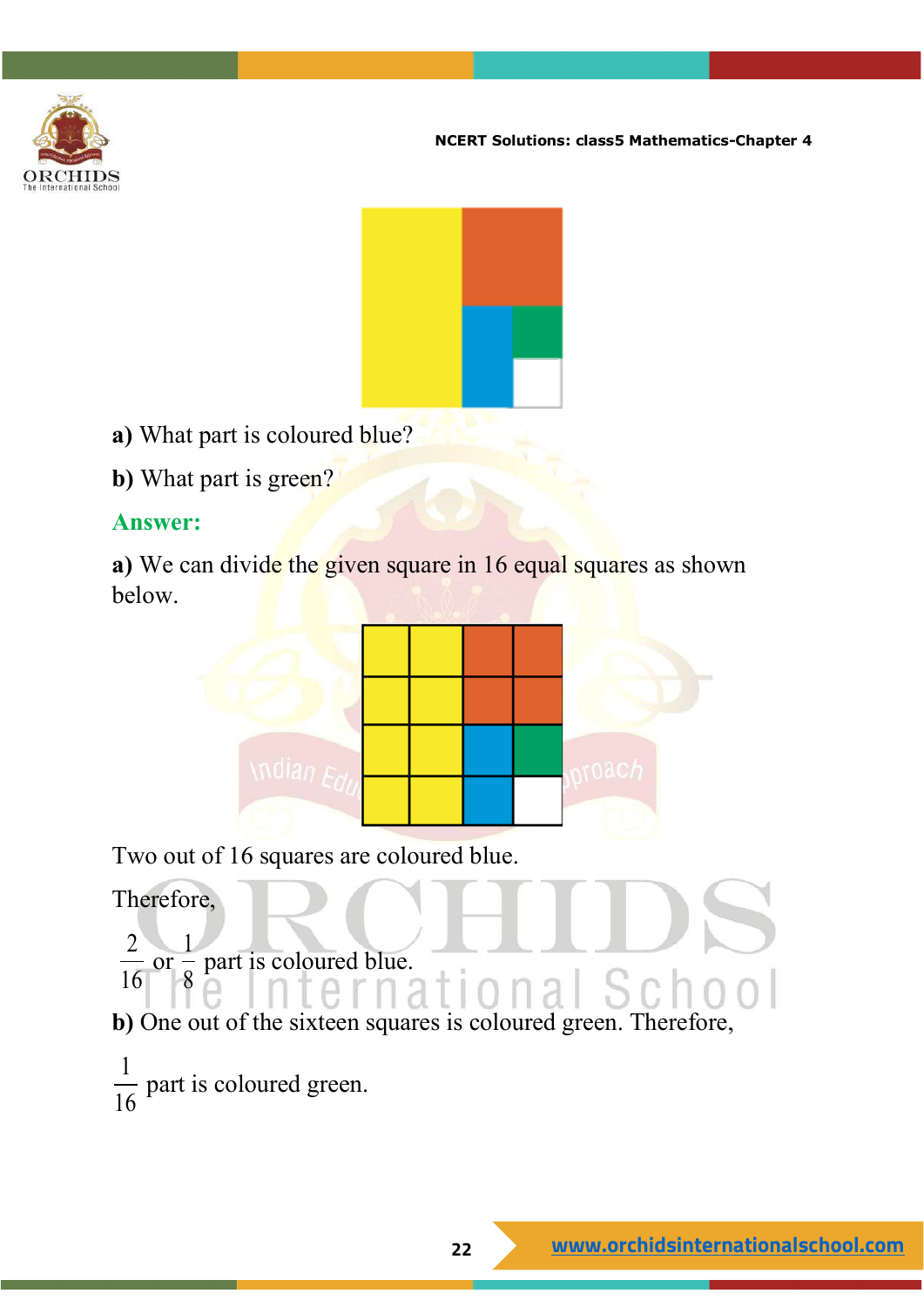

# From a Part to the Whole

#### **Question 16:** (Page 65)

**1)** This show  $\frac{1}{5}$  $\frac{1}{5}$  petals of a flower. Complete the flower by drawing the other petals.

**2)**The picture shows one-third of the blades of a fan. Complete the picture by drawing the other blades.

**3)** Half of the blades of another fan are shown here. Complete the picture by drawing the other half. How many blades have you drawn?

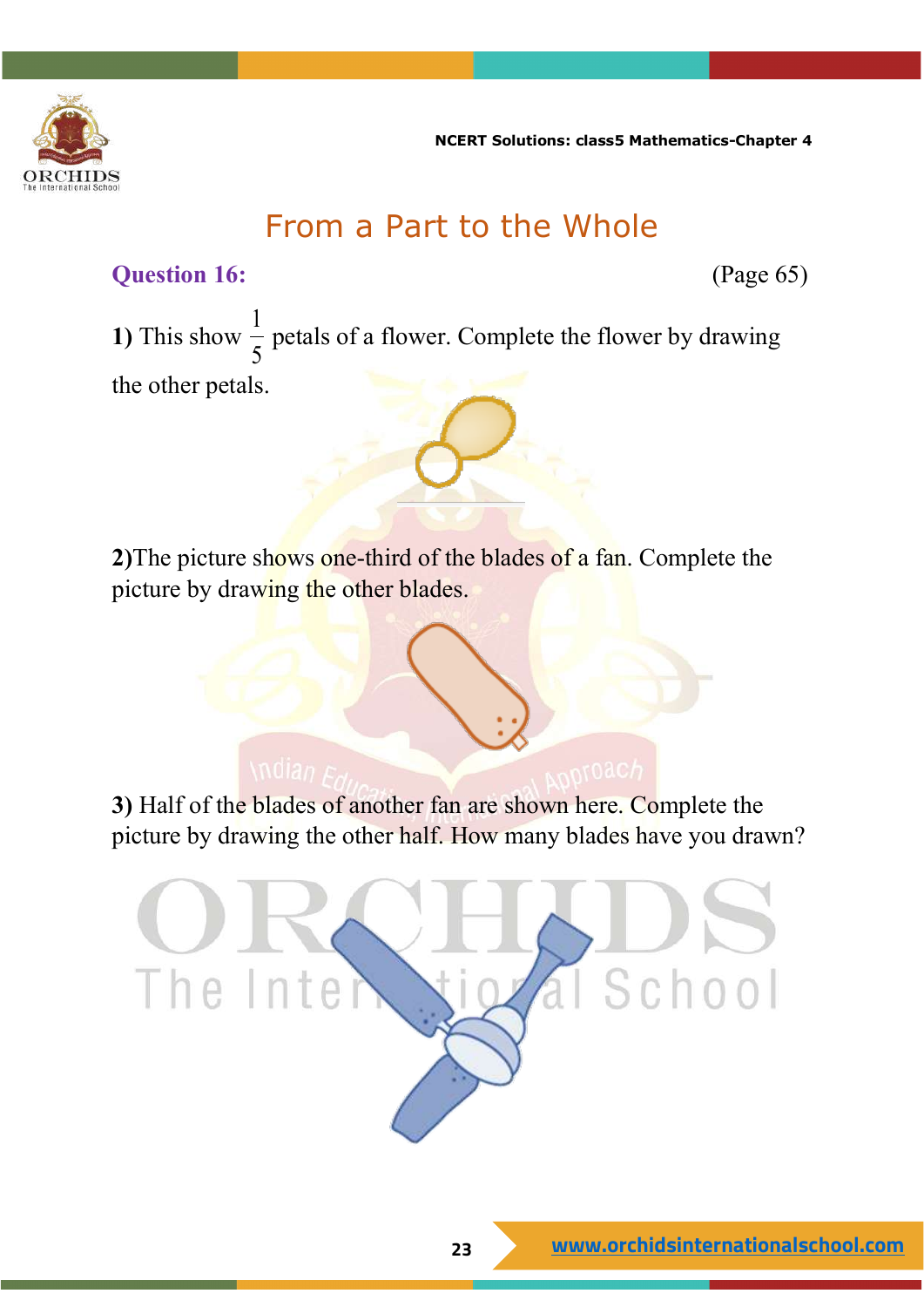![](_page_23_Picture_0.jpeg)

#### **Answer:**

**1)** The complete flower is shown below.

**2)** The complete fan is shown below.

**3)** Two blades a drawn that are half of the total blades. So, we need to draw two more blades. The complete fan is shown below.

![](_page_23_Picture_6.jpeg)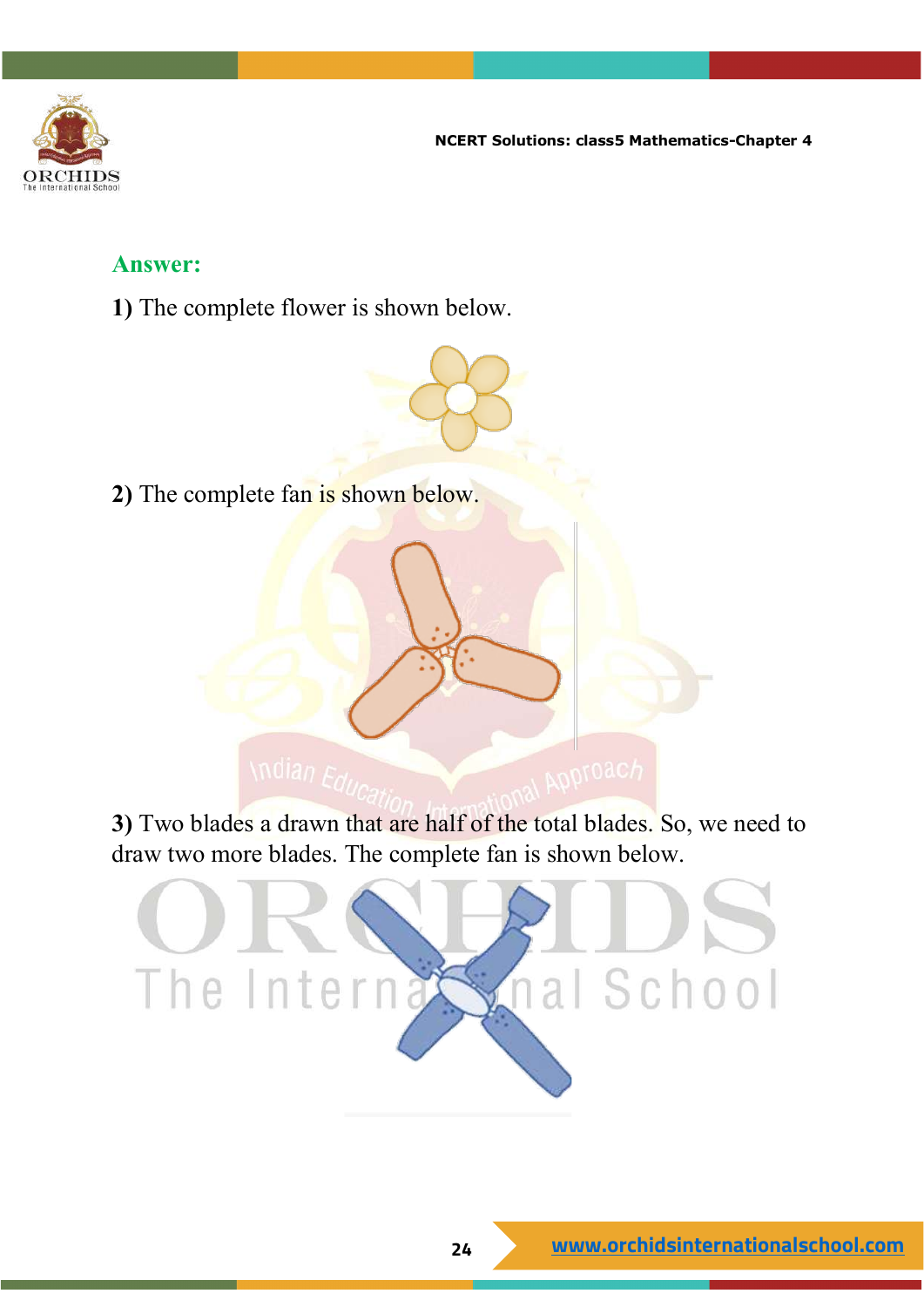![](_page_24_Picture_0.jpeg)

### Rupees and Paise

#### **Question 17:**

- **a)** How many 50-paise coins will make one rupee?
- **b)** Is 50 paise half of one rupee?
- **c)** How many 25-paise coins will make one rupee?
- **d**) 25 paise is \_\_\_\_\_\_\_\_\_\_ part of one rupee.
- **e**) 20 paise is \_\_\_\_\_\_\_\_\_\_ part of one rupee.
- **f)** How many 10 paise will make one rupee?

#### **Answer:**

**a)** Two 50-paise coins will make one rupee.

**b**) Since there are two 50-paise coins in one rupee, 50 paise is half of one rupee.

**c)** There are four 25-paise coins in one rupee.

**d)** Since there are four 25-paise coins in one rupee, 25 paise is one fourth part of one rupee.

**e)** There are five 20-paise coins in one rupee. Therefore, 20 paise is one-fifth of one rupee.

**f)** There are ten 10-paise coins in one rupee.

# **Question 18: COLLECTE 1 QUESTION COLLECTE** (Page 67)

#### **Arun's Time Table**

Sleeping: One third of a day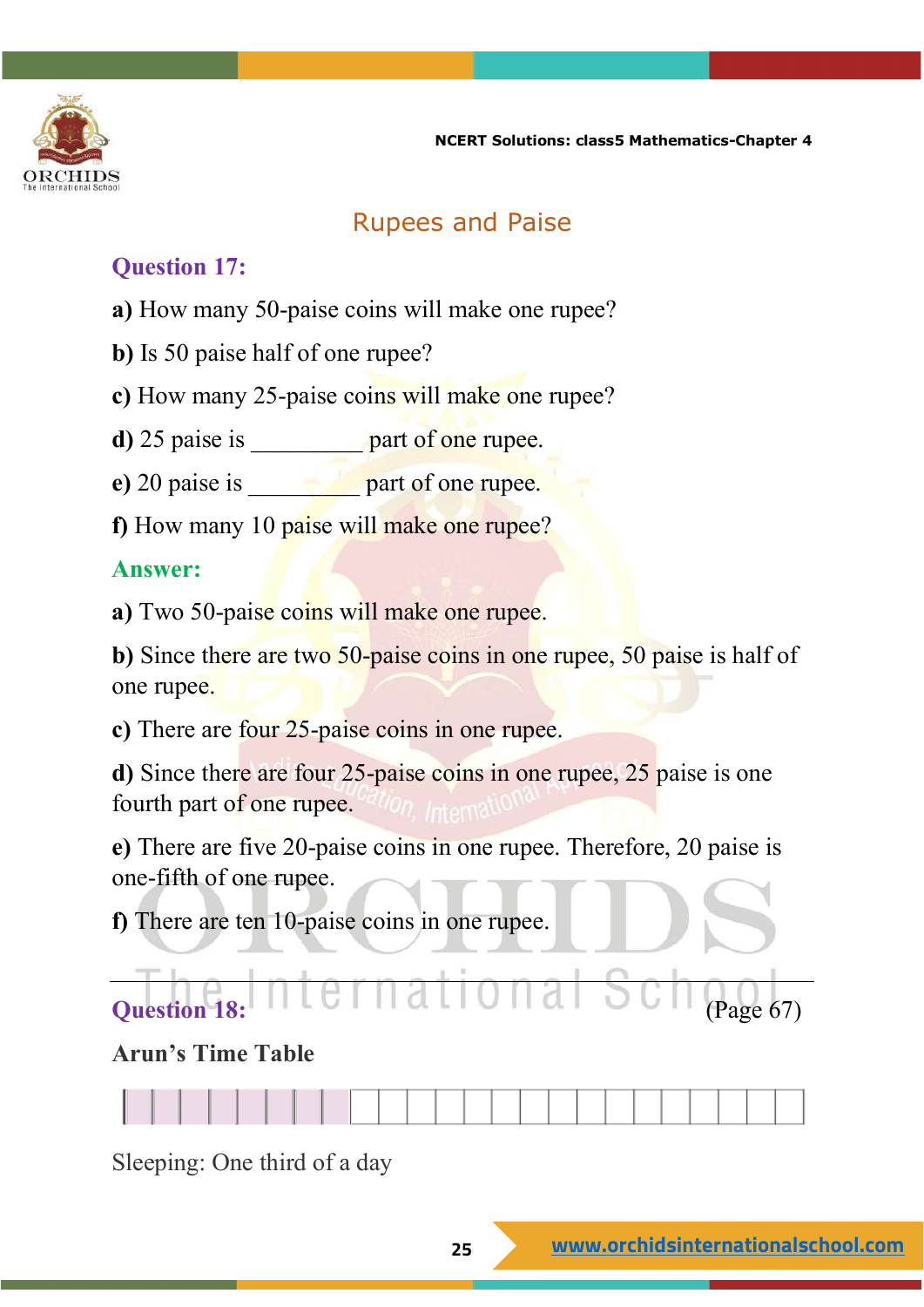![](_page_25_Picture_0.jpeg)

**a)** Use different colours to show:

Playing: One eighth of a day

Studying:  $\frac{1}{4}$  $\frac{1}{4}$  of a day

**b)** How many hours does Arun take for:

Sleeping? hours.

Studying? hours.

Playing? hours.

**c)** What part of the day does he use for other activities?

#### **Answer:**

**a)** There are 24 hours in a day. Therefore,

One-eight of a day = 
$$
\frac{1}{8} \times 24 = \frac{24}{8} = 3
$$
 hours.

$$
\frac{1}{4}
$$
 of a day  $=$   $\frac{1}{4} \times 24 = \frac{24}{4} = 6$  hours.

There are 24 hours in a day, and the strip for Arun's time table is divided into 24 equal parts. Therefore, each part represents one hour.

Using different colours, colour 3 parts for playing, and 6 parts for studying.

**b)** From part a), he takes:

8 hours for sleeping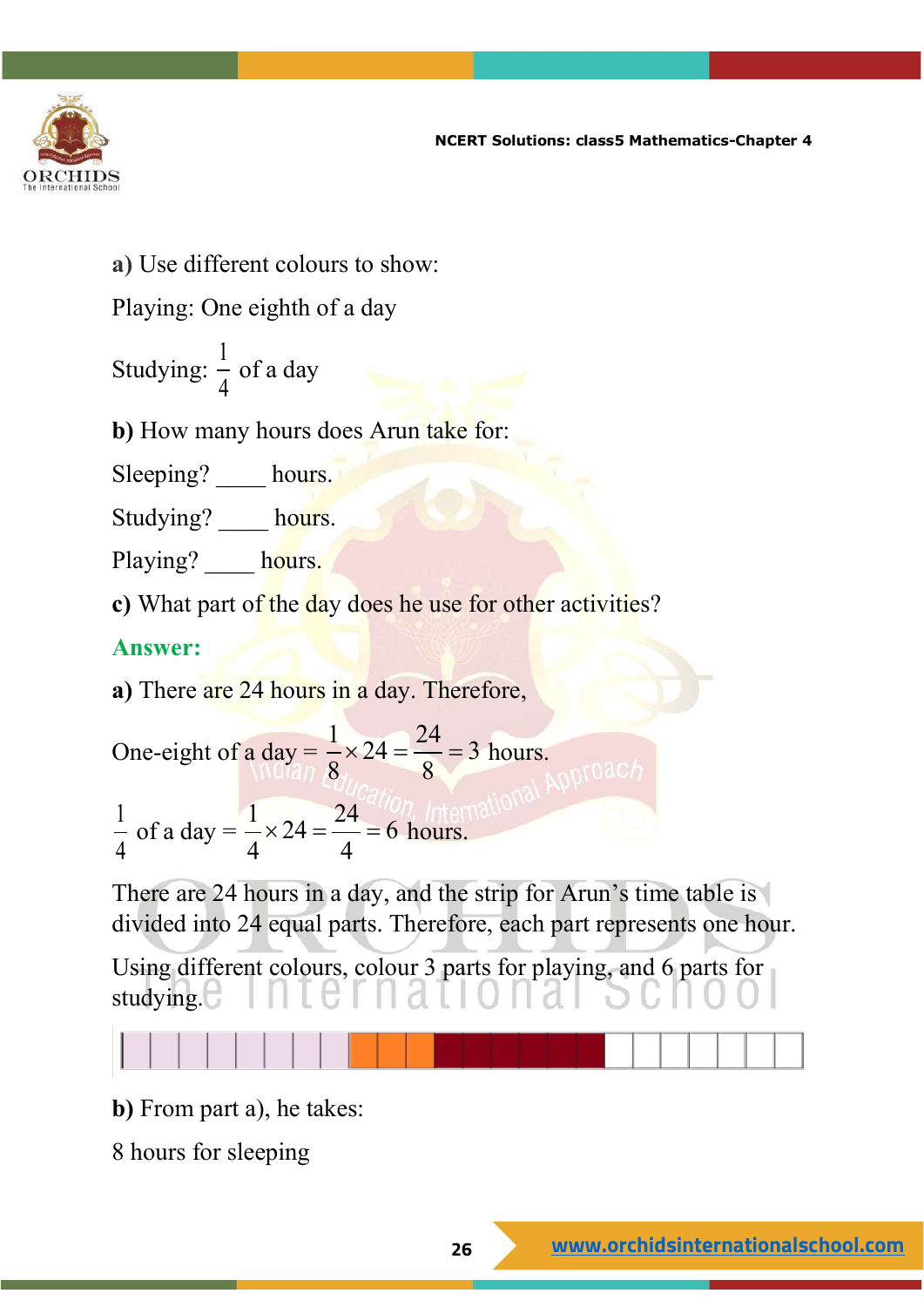![](_page_26_Picture_0.jpeg)

6 hours for studying

hours of playing.

**c)** The uncoloured boxes of the strip in part a) shows the time for other activities.

There are 7 uncoloured boxes. Therefore, he uses 7 24 of a day for other activities.

# School Magazine

## **Question 19:** (Page 68)

A school has decided to bring out a magazine every quarter of the year. How many magazines will they have in a year? If they want to print it at the end of each quarter of a year, which are the months for printing? Mark the number for those months.

## **Answer:**

A quarter is one-fourth of the whole. Since there are 12 months in one year, a quarter of one year is

$$
\frac{1}{4} \times 12 = 3
$$
 months.  $1 \times 12 = 3$  months.  $1 \times 12 = 12$ 

Therefore, they will have four magazines in one year. The number for those months are marked.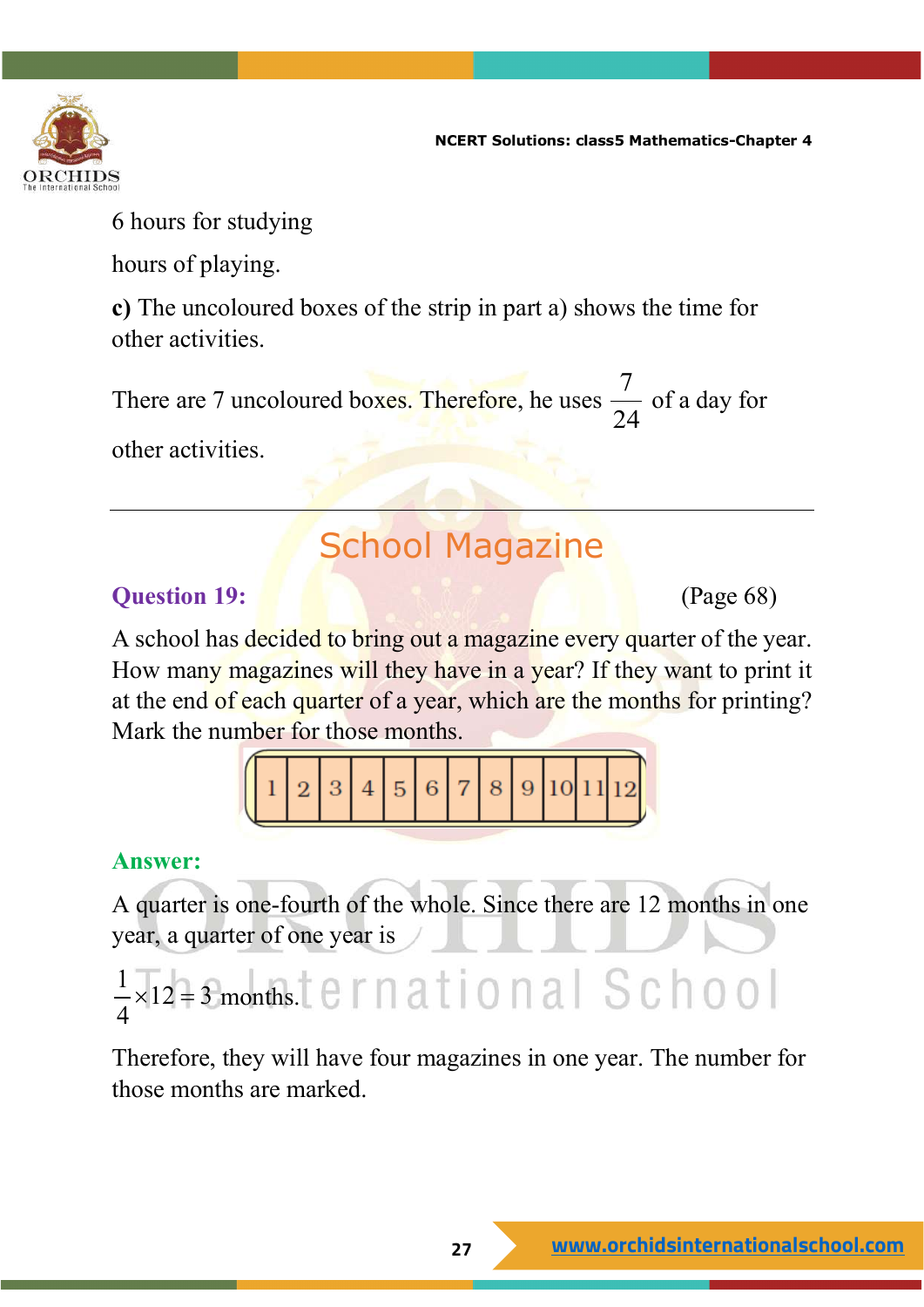![](_page_27_Picture_0.jpeg)

![](_page_27_Picture_2.jpeg)

## **Question 20:**

Have you heard of Kumbhakarna, the brother of Ravana? He is famous for sleeping for half a year.

**a)** Most people sleep about 8 hours a day. Then what part of a day is it?

**b**) So what part of a year do they sleep? A person 60 years old must have slept vears!!!

## **Answer:**

**a)** There are 24 hours in a day. Therefore, 8 hours is

8 1  $\frac{6}{24} = \frac{1}{3}$  of a day.

Hence, most people sleep about one-third of a day.

**b**) Since most people sleep about one-third of a day, they also sleep one-third of a year.

A 60 years old person must have slept for 1 3  $\times 60 = 1 \times 20 = 20$  years.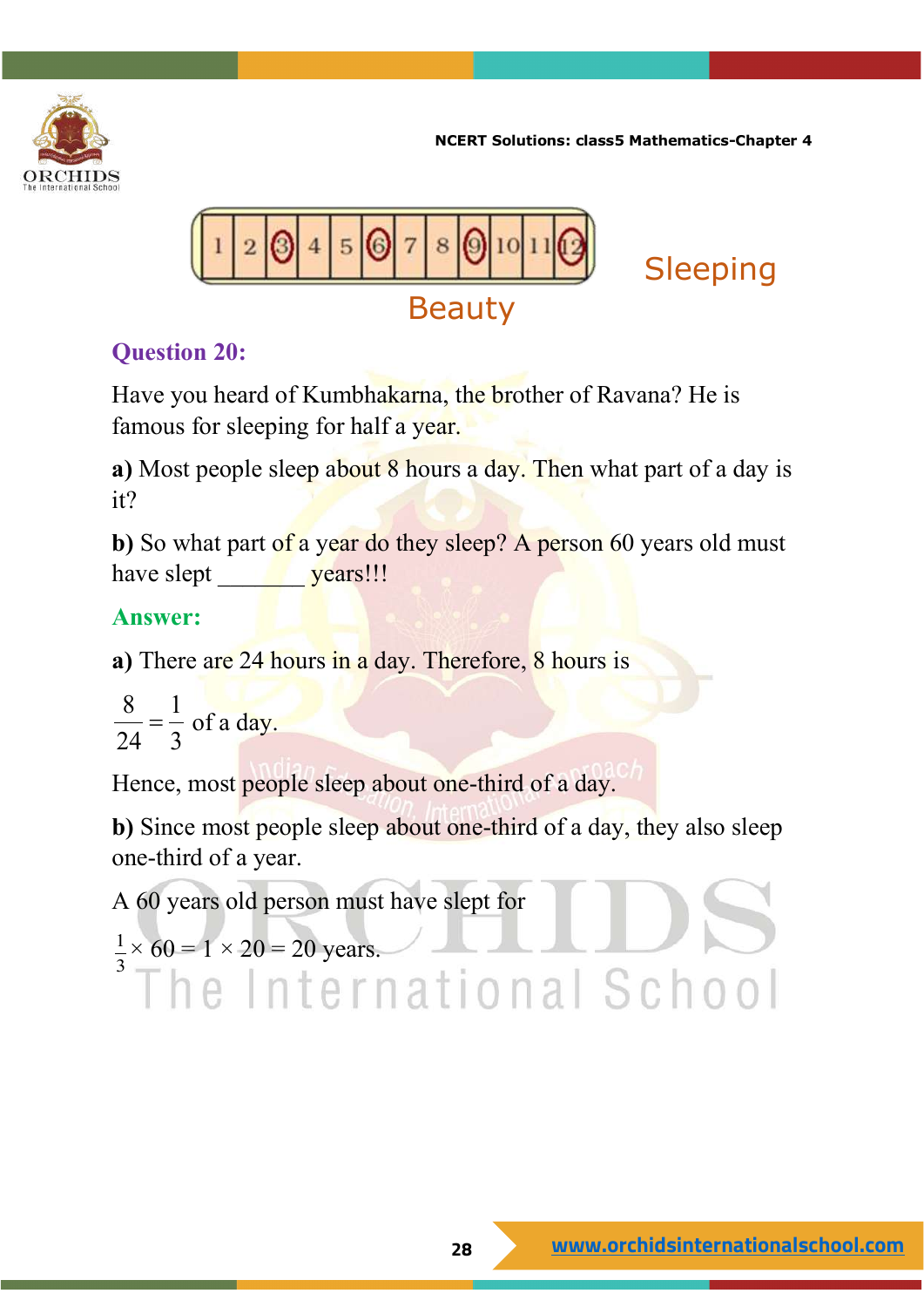![](_page_28_Picture_0.jpeg)

# Keerti's Shopping List

#### **Question 21:** (Page 69)

![](_page_28_Picture_5.jpeg)

Look at the yellow price list. **a)** How much does 2 kg of tomato cost? he International School

**b)** How much does 2 kg of tomato cost?

**c)** Kiran wants  $2\frac{1}{2}$ 2 kg of tomato. How much will it cost?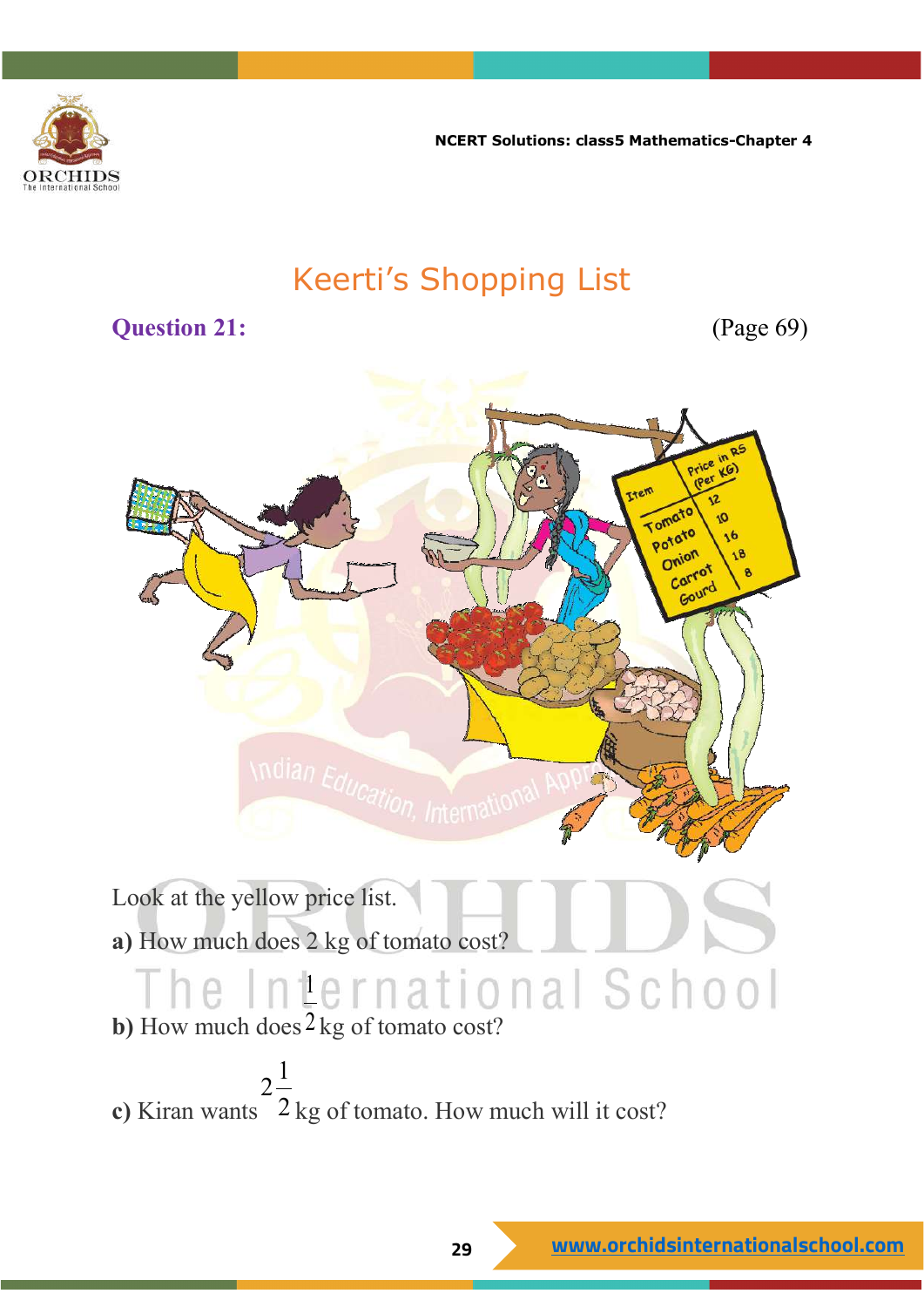![](_page_29_Picture_0.jpeg)

**d)** How much does 2 kg potato cost?  $3^{\frac{1}{2}}$ 

**e)** What is the price of 1 4 kg of carrot?

**f)** He bought a gourd of weight  $4\frac{3}{4}$ 4 kg and it costs?

1

**g)** Look at the shopping list in Keerti's hand. How much will she have to pay to buy all of these?

![](_page_29_Picture_6.jpeg)

**h)** Make a bill of your own for vegetables you want to buy. Find the total money you will have to pay.

![](_page_29_Figure_8.jpeg)

#### **Answer:**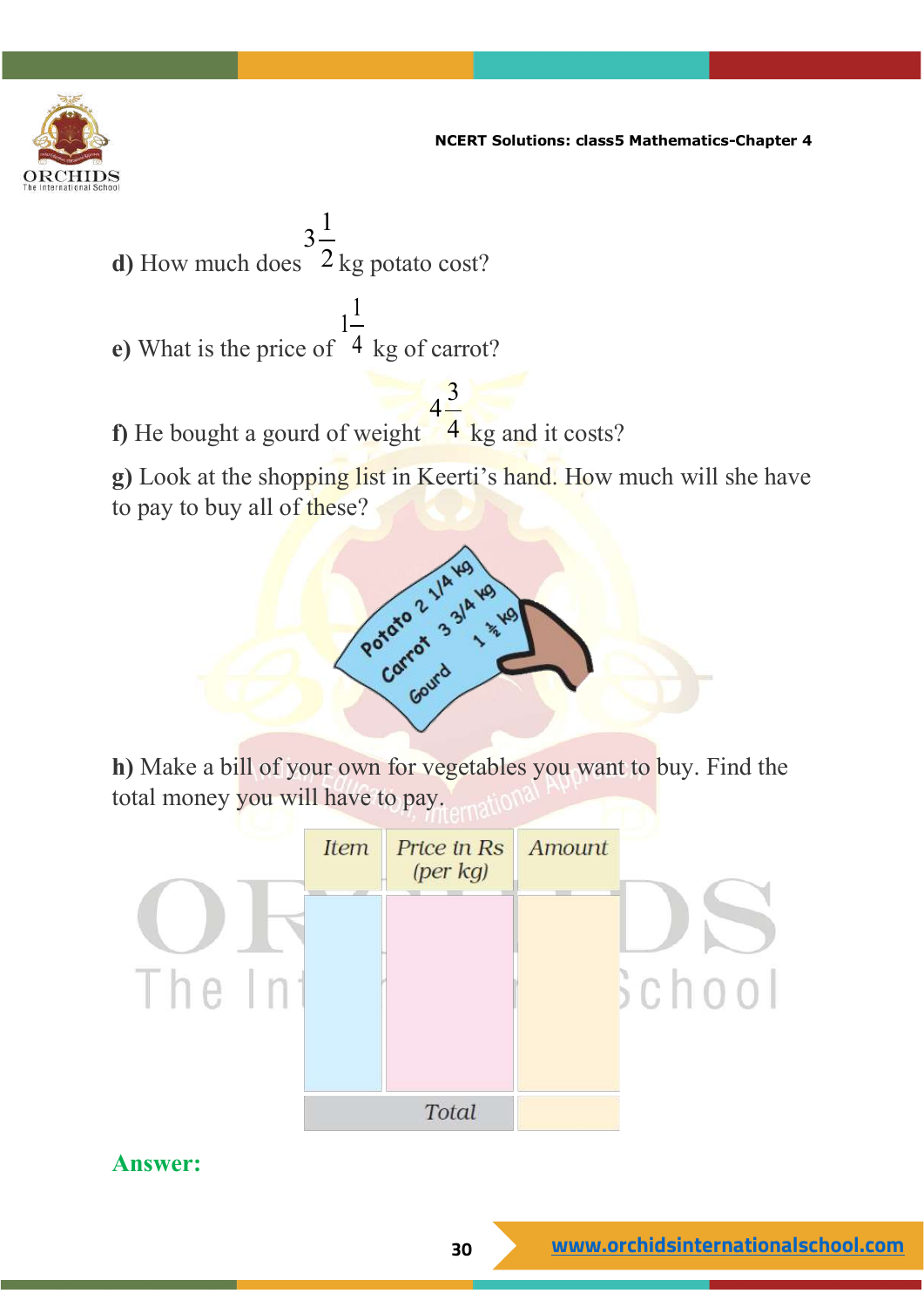![](_page_30_Picture_0.jpeg)

**a)** Price of 1 kg tomato is Rs12. Therefore, price of 2 kg tomato =  $12 \times 2 =$ Rs 24. **b**) Price of 1 kg of tomato is Rs 12. Therefore, price of 1 2 kg tomato  $=$  $\frac{1}{2} \times 12$ 2  $\times 12 =$ Rs 6. **c)** First convert  $2\frac{1}{2}$ 2 in fraction as:  $2\frac{1}{2} = \frac{2\times2+1}{2} = \frac{5}{2}$ 2 2 2  $=\frac{2\times 2+1}{2}=$ The price of 1 kg tomato is Rs 12, Therefore, price of 5  $2$  kg tomato  $=$  $\frac{5}{2} \times 12$ 2  $\times 12 =$ Rs 30. Hence, the price of  $2\frac{1}{2}$ 2 kg tomato is Rs 30. **d)** First convert  $3^{\underline{1}}$  $2$  in fraction as:  $3\frac{1}{2} = \frac{3\times2+1}{2} = \frac{7}{2}$ 2 2 2  $=\frac{3\times 2+1}{2}$ The price of 1 kg potato is Rs 10. Therefore,  $|\mathcal{S} \cap \mathcal{O}|$ price of 7 2 kg potato  $= 2$  $\frac{7}{2} \times 10 =$ Rs 35. Hence, the price of  $3\frac{1}{2}$ 2 kg potato is Rs 35.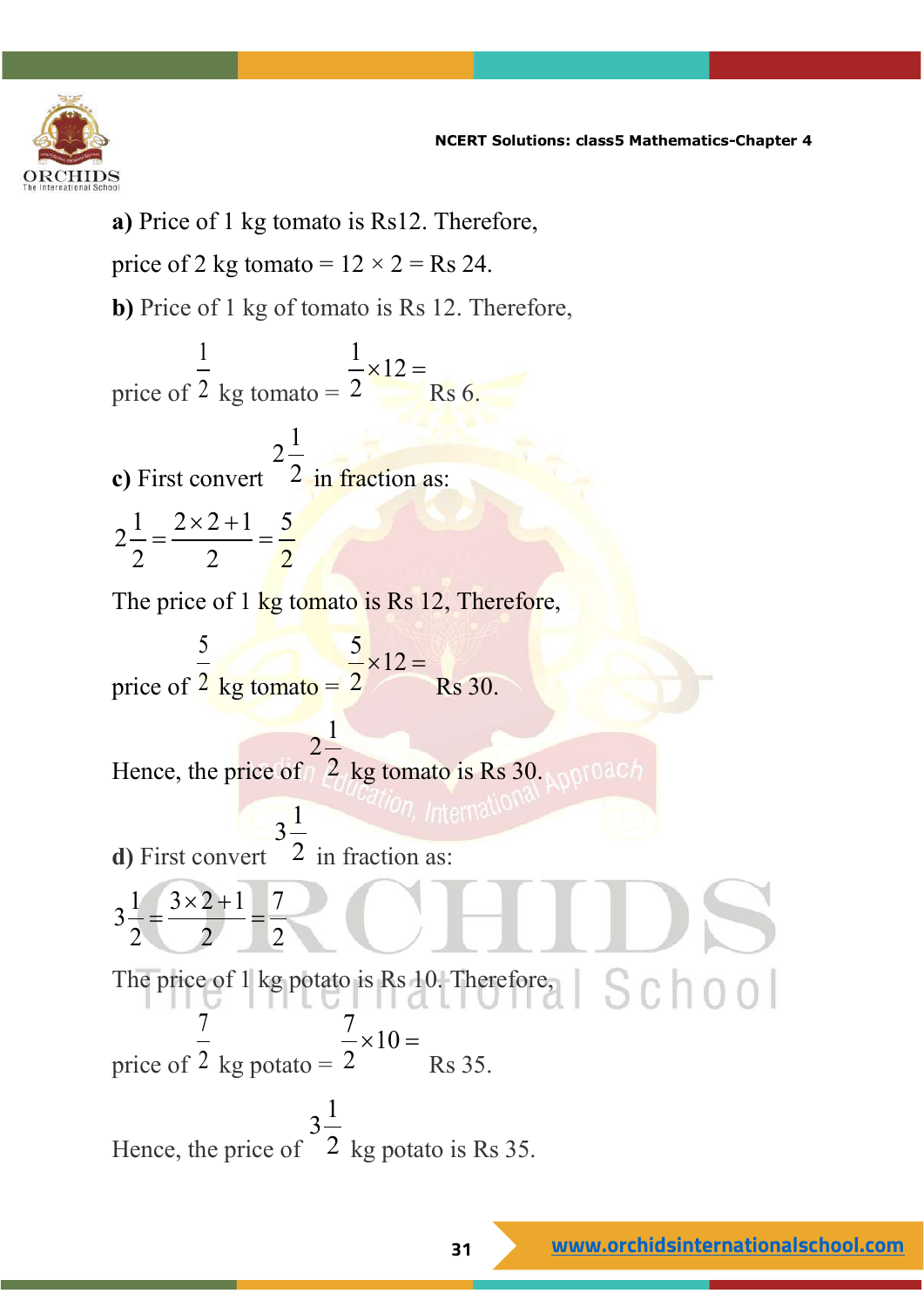![](_page_31_Picture_0.jpeg)

e) First convert 
$$
1\frac{1}{4}
$$
 in fraction as:  
\n
$$
1\frac{1}{4} = \frac{1 \times 4 + 1}{4} = \frac{5}{4}
$$
\nThe price of 1 kg cart is Rs 18. Therefore,  
\nprice of  $4$  kg cart =  $\frac{5}{4} \times 18 = 22\frac{1}{2}$  Rs 22.50  
\nHence, the price of  $4$  kg cart is 22 rupees and 50 paise.  
\nf) First convert  $4\frac{3}{4}$  in fraction as:  
\n
$$
4\frac{3}{4} = \frac{4 \times 4 + 3}{4} = \frac{19}{4}
$$
\nThe price of 1 kg gourd is Rs 8. Therefore,  
\nprice of  $4$  kg gourd =  $\frac{19}{4} \times 8 = \frac{19}{10} \times 10^{-10}$  A pp10ach  
\nprice of  $4$  kg gourd =  $\frac{19}{4} \times 8 = \frac{19}{10}$  The price per kg  
\nTotal price  
\nTotal price  
\nTotal price  
\nTotal price  
\nC>Rs 22.50  
\nCarrot  $3\frac{3}{4}$  kg  
\nCourd  $1\frac{1}{2}$  kg  
\n8 Rs 12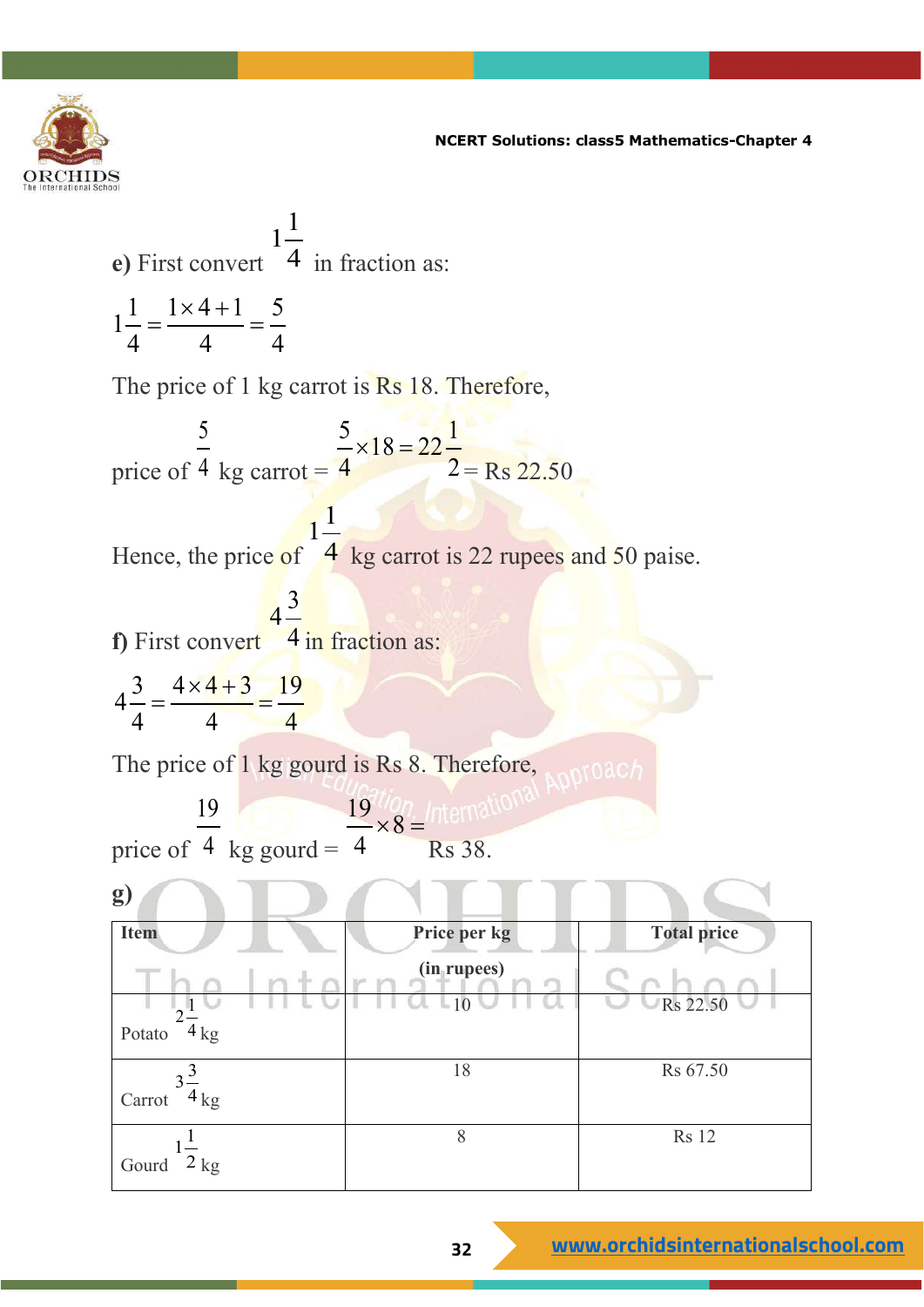![](_page_32_Picture_0.jpeg)

**Total Rs 102**

**h)** Do it by yourself.

#### **Question 22:** (Page 70)

Raheem has to travel 1 1 4 km to reach school. What distance does he travel to go to school and come back home?

#### **Answer:**

First convert 1 1 4 in fraction as:  $1\frac{1}{1} = \frac{1 \times 4 + 1}{1} = \frac{5}{1}$  $=\frac{1\times4+1}{1}$ 

The distance from his home to school is  $\frac{5}{7}$  $\frac{2}{4}$  km. Therefore, the total distance covered in going to school and coming back to the home is

$$
2 \times \frac{5}{4} = \frac{10}{4} = 2\frac{1}{2}
$$
 km

4 4 4

## **Question 23:**

Latha bought a pencil and a pen for seven and a half rupees. She gave Rs 10/–. The shopkeeper gave back the money in half and quarter rupees. What are the coins she got?

#### **Answer:**

Latha spent Rs  $\frac{15}{6}$  $\frac{2}{2}$  on a pencil and a pen.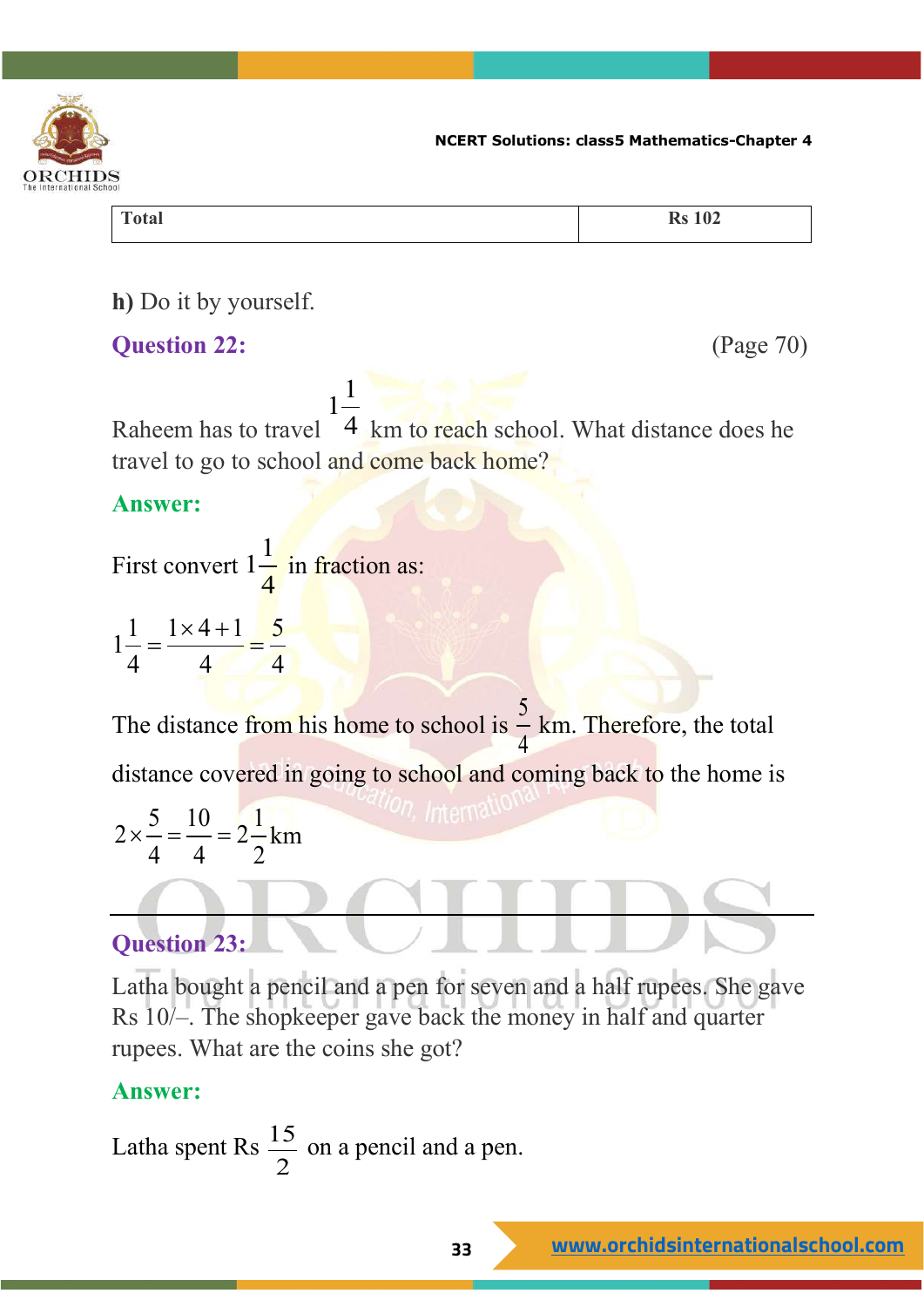![](_page_33_Picture_0.jpeg)

The total amount returned the shopkeeper is

$$
10-7\frac{1}{2} = \text{Rupee two and half.}
$$

Following are the possible combinations of half and quarters for rupee two and half.

One half-rupee coin and eight quarter-rupee coins.

Two half-rupee coins and six quarter-rupee coins.

Three half-rupee coins and four quarter-rupee coins.

Four half-rupee coins and two quarter-rupee coins.

#### **Question 24: (Page 70) (Page 70)**

#### **At the railway station**

**a)** What time is the train expected to come today?

**b**) Nazia gets off at a station after  $2\frac{1}{2}$ 2 hours from this station. What time will she get off?

**c)** Shaji will take 5 hours to reach Ernakulam by this train. At what time will he reach there?

#### **Answer:**

**a)** The correct time for the train is quarter to seven,  $6\frac{3}{4}$ 4 hours. the train is late by half an hour. Therefore, the expected arrival time for the train is